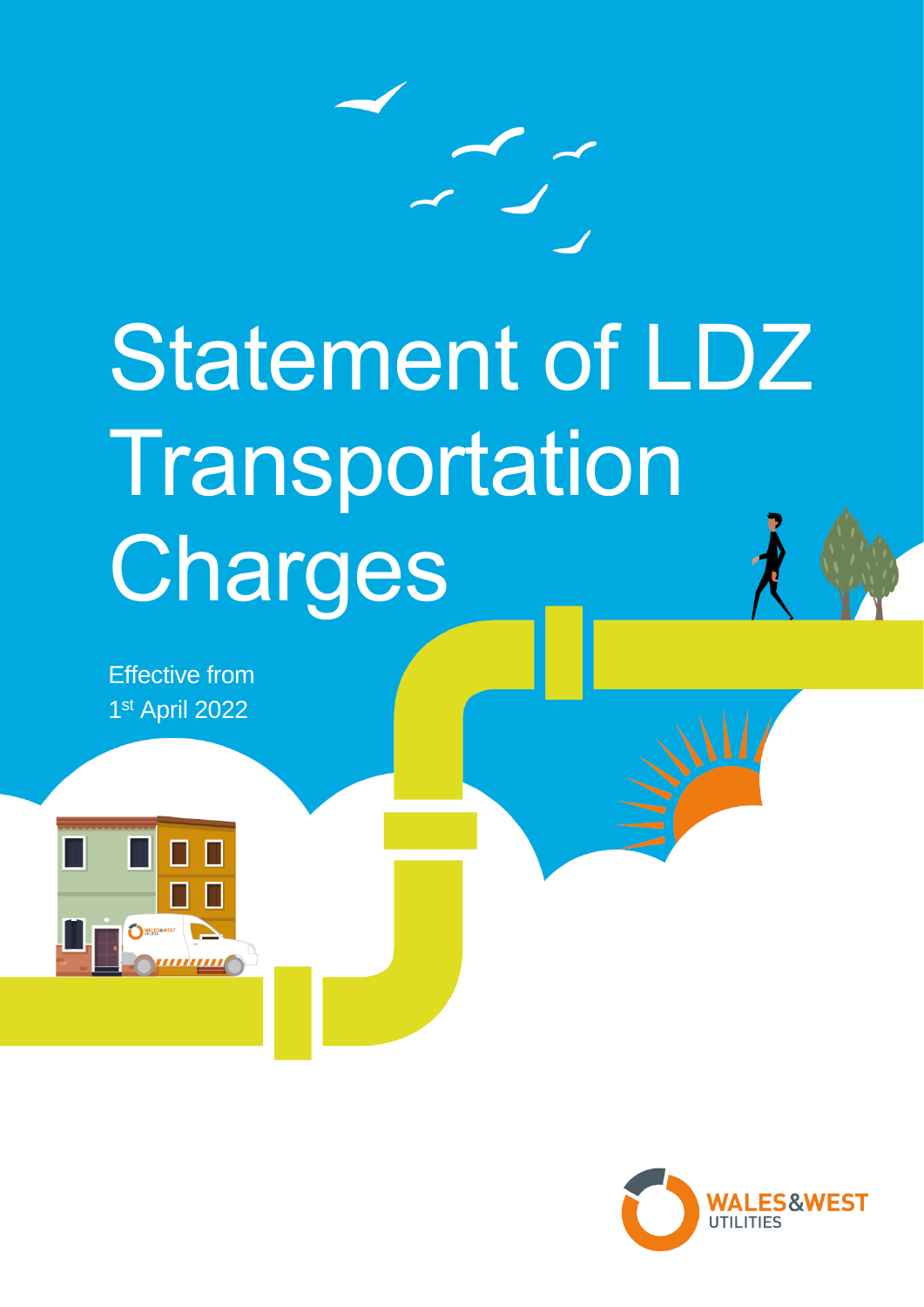# IContents

| 1.0 Introduction                     | 3  |
|--------------------------------------|----|
| 2.0 Allowed Revenue                  | 4  |
| <b>3.0 Transportation Charges</b>    | 8  |
| 4.0 LDZ System Entry                 | 14 |
| 5.0 Charge Types and Invoice Mapping | 16 |
| <b>6.0 Example Charges</b>           | 17 |
| <b>7.0 Supporting information</b>    | 22 |

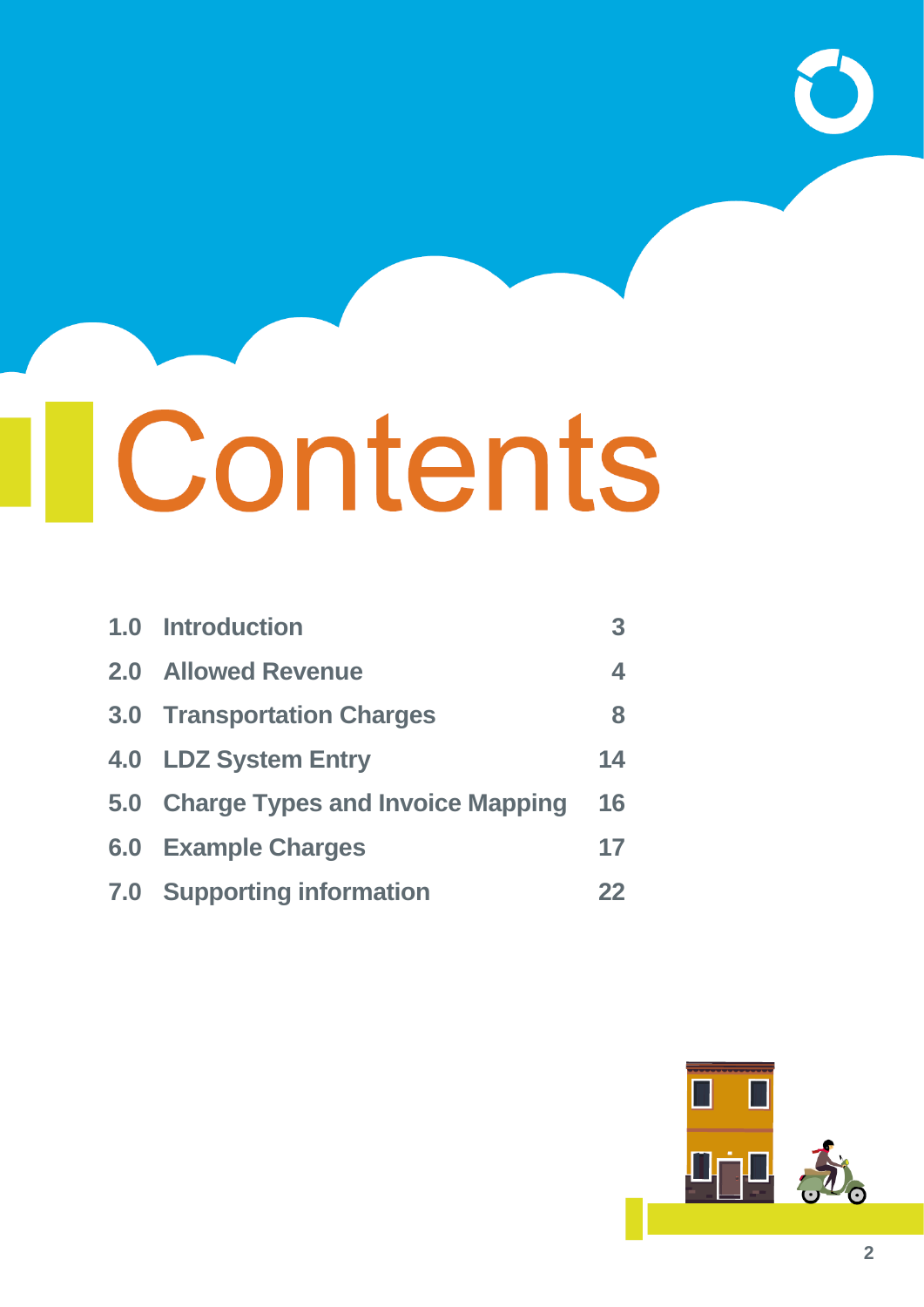# <span id="page-2-0"></span>**1.0 Introduction**



This publication sets out the Local Distribution Zone (LDZ) transportation charges which will apply from 1<sup>st</sup> April 2022 to 31<sup>st</sup> March 2023 for the use of the Wales & West Utilities Ltd (WWU) Distribution Network (DN), as required by Standard Special Condition A4 of the Gas Transporter Licence. This document does not override or vary any of the statutory, licence or Uniform Network Code (UNC) obligations upon WWU. This notice is being published in accordance with UNC TPD B 1.8.2 a.

Our final price change on 1<sup>st</sup> April 2022, excluding Supplier of Last Resort ("SoLR") charges, will be an average increase of 12.8% over 2021/22 prices. This comprises:

| <b>Average Price Change (Transportation and Exit)</b> |                                                      |                       |                 |                   |  |  |  |
|-------------------------------------------------------|------------------------------------------------------|-----------------------|-----------------|-------------------|--|--|--|
| 12.80%                                                |                                                      |                       |                 |                   |  |  |  |
|                                                       | <b>Transportation Income</b><br><b>Exit Capacity</b> |                       |                 |                   |  |  |  |
|                                                       | Final: 7.8%                                          |                       |                 | Final: 88.9%      |  |  |  |
|                                                       | (Indicate: 29.3%)                                    |                       |                 | (Indicate: 68.5%) |  |  |  |
| Commodity<br>Capacity                                 |                                                      |                       | Exit Zone       |                   |  |  |  |
| <b>System</b>                                         | Customer                                             | Final: 3.1%           | SW <sub>1</sub> | 0.0240            |  |  |  |
|                                                       |                                                      |                       | SW <sub>2</sub> | 0.0385            |  |  |  |
| <b>Final: 8.3%</b>                                    | Final: 7.2%                                          |                       | SW <sub>3</sub> | 0.0263            |  |  |  |
| (Indicative:                                          | (Indicative:                                         | (Indicative:<br>60.3% | WA <sub>1</sub> | 0.0309            |  |  |  |
| 28.9%)                                                | $27.4\%$                                             |                       | WA <sub>2</sub> | 0.0297            |  |  |  |

N.b. Indicative price changes for capacity and commodity included charges in respect of SoLR revenues.

For more information about these changes, or our charges, please contact the pricing team on 0800 9122 999 or via email to Pricing@wwutilities.co.uk.

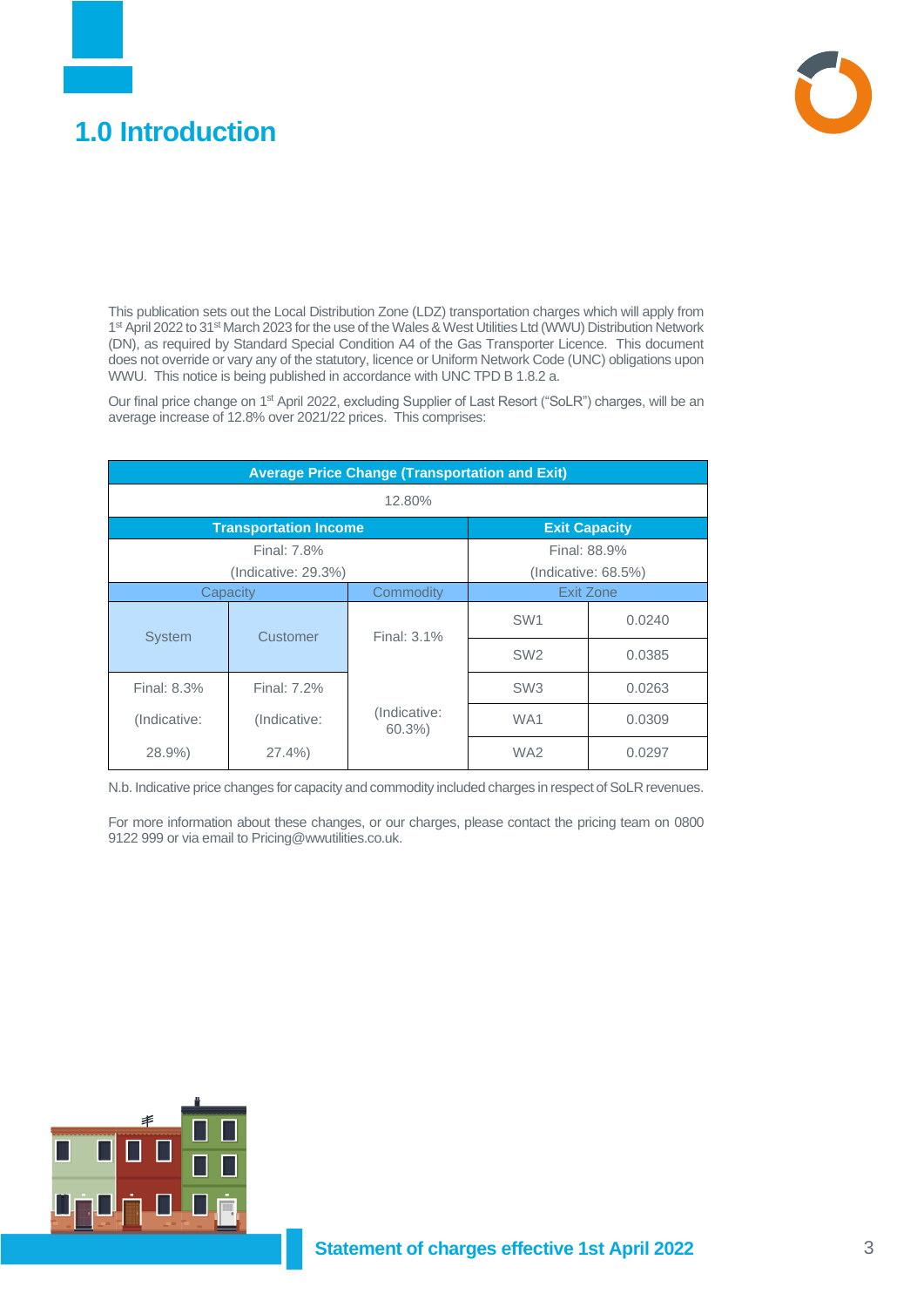# <span id="page-3-0"></span>**2.0 Allowed Revenue**



# **2.1. Total Revenues**

RIIO-GD2 requires networks to set charges to collect the forecast allowed revenue calculated under the price control. These charges are split between

(i) transportation allowed revenue;

(ii) exit capacity revenue, which recovers the costs incurred from utilising the upstream network, the National Transmission System (NTS); and

(iii) SoLR revenue which a network is obligated to charge under its licence.

|                                          | 2021/22<br>(E'm) | 2022/23<br>(£'m) | <b>Movement</b><br>(E'm) | Movement (%) |
|------------------------------------------|------------------|------------------|--------------------------|--------------|
| <b>Transportation Allowed</b><br>Revenue | 418.1            | 461.1            | 43.0                     | 10%          |
| <b>Exit Capacity Allowed</b><br>Revenue  | 28.4             | 53.3             | 24.9                     | 88%          |
| <b>SoLR Revenue</b>                      | 0.8              | 96.3             | 95.5                     | 11784%       |
| Total                                    | 447.3            | 610.7            | 163.4                    | 37%          |

The percentage movements shown above reflect movements in revenues between 2021/22 and 2022/23. These are different to the price change percentages shown on page 3, due to the application of the change in demand forecast between 2021/22 and 2022/23 to calculate the final price changes.

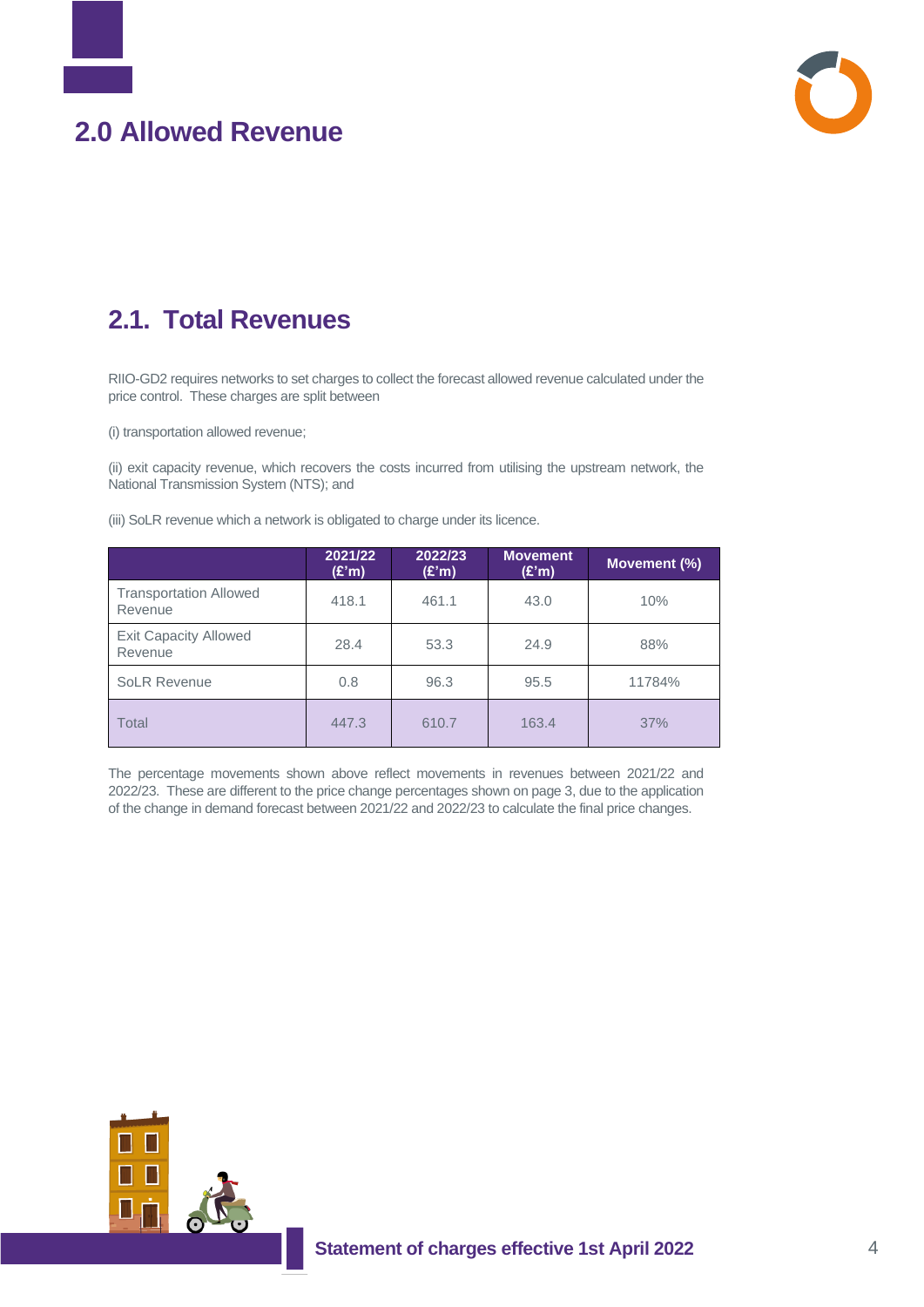

# **2.2 Transportation Revenue (£461.1m)**

Our forecasted transportation allowed revenue increases by £43.0m in 2022/23. The most notable movements in the underlying drivers are:



- 1. Fast money reflects the profile of Totex expenditure forecast year on year.
- 2. Depreciation increases each year as more Totex is capitalised, this is offset by a reduction in return on RAV due to the reducing allowed return on debt.
- 3. Pass through costs have increased significantly as a result of the sharp increase in Shrinkage gas prices forecast in 2022/23 (c. £17m in 18/19 prices), compared with those in 2021/22, and the inclusion of a bad debt pass through term of £4.6m in 18/19 prices, which stems from the termination of a major shipper at the end of 2021.
- 4. The reduction in other costs includes a £5.5m reduction in equity issuance allowance and £6.7m reduction to our tax allowance primarily as a result of super deductions for eligible capital expenditure which were processed as a tax trigger event in the PCFM.
- 5. The increase in the nominal uplift reflects the October OBR inflation forecast for 2022/23 which increased significantly from the previous year.
- 6. The AIP adjustment term is a new term under the RIIO GD2 and reflects any movement in 2021/22 allowed revenue after being finalised for price setting. There was no AIP adjustment in 2021/22 as this was the first year of RIIO GD2. In 2022/23 the AIP adjustment term includes amounts in respect of the increased Totex allowances following conclusion of the CMA appeal in 2021, updated shrinkage cost forecast for 2021/22, inflation true ups and smaller increases in other pass-through costs such as CDSP and Licence Fee.

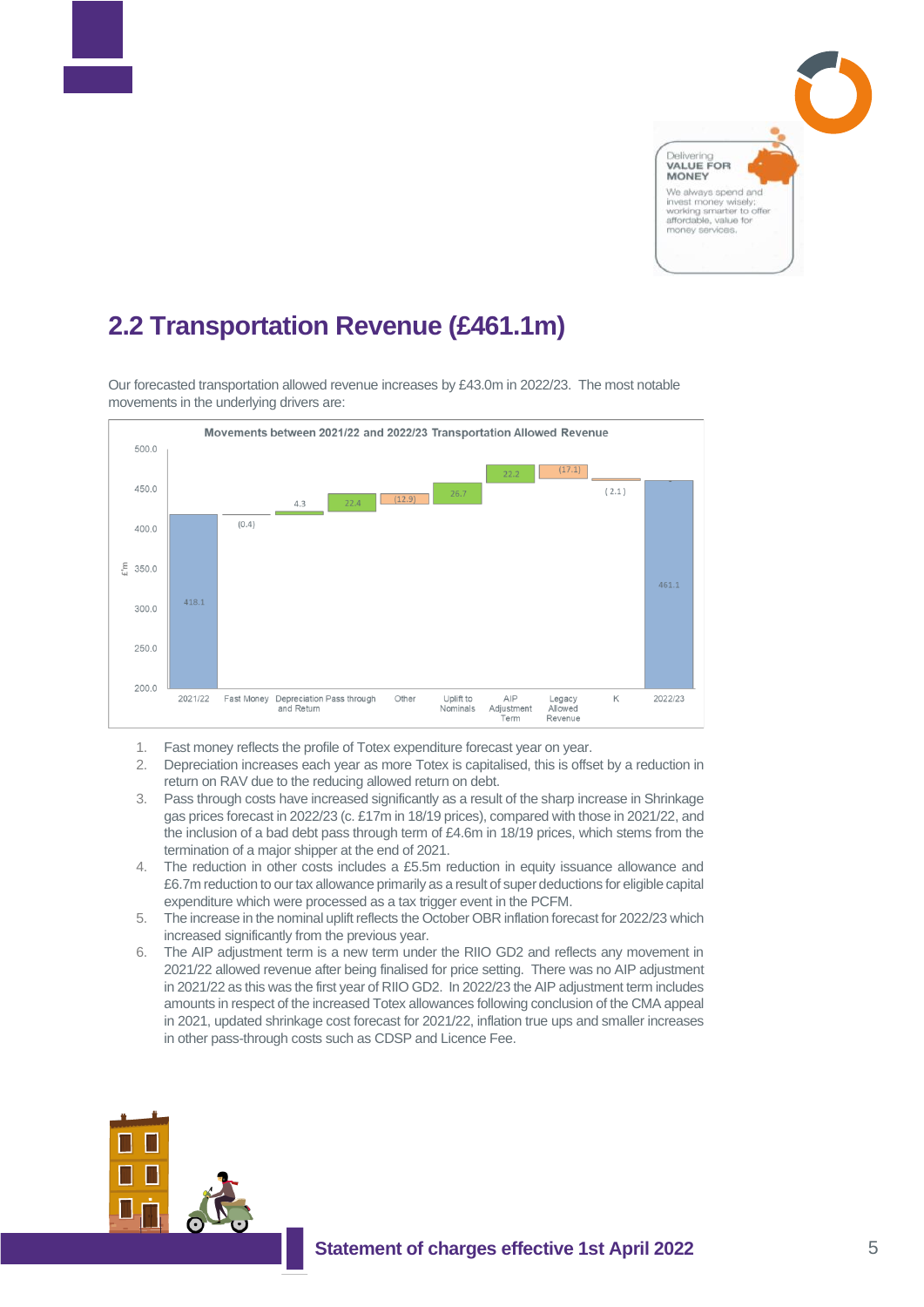

7. 2021/22 legacy allowed revenue included a large negative cost true up for exit capacity which is not present in 2022/23. This is offset by the reversal by Ofgem of certain items claimed in earlier years which are the subject of ongoing discussion.

# **2.2. Exit Capacity Revenue (£53.3m)**

Following the implementation of Uniform Network Cost Modification 0195AV, industry arrangements for the charging of NTS Exit Capacity costs changed on 1<sup>st</sup> October 2012. National Grid Transmission invoices Distribution Networks (DNs) based on their use of the National Transmission System (NTS) and the Exit Point bookings made by the DNs. Ofgem provide an allowance to networks to recover the anticipated cost of Exit Capacity, and a mechanism to adjust where these costs fall outside those anticipated. For 2022/23 our allowances increase by £24.8m to £53.3m:



- 1. The base allowance in 2022/23 is calculated using the latest published final and indicative price information from National Grid NTS.
- 2. The increase in the nominal uplift reflects the October OBR inflation forecast for 2022/23 which increased significantly from the previous year.
- 3. The RIIO-GD2 cost true up reflects the difference between cost allowances and actuals in 2021/22. There was no equivalent figure in 2021/22 as this was the first year of RIIO-GD2.
- 4. The increase in revenue as a result of the movement in legacy cost true up relates to the £- 25.1m negative cost true up in 2021/22 allowed revenue which stemmed from 2019/20 on a

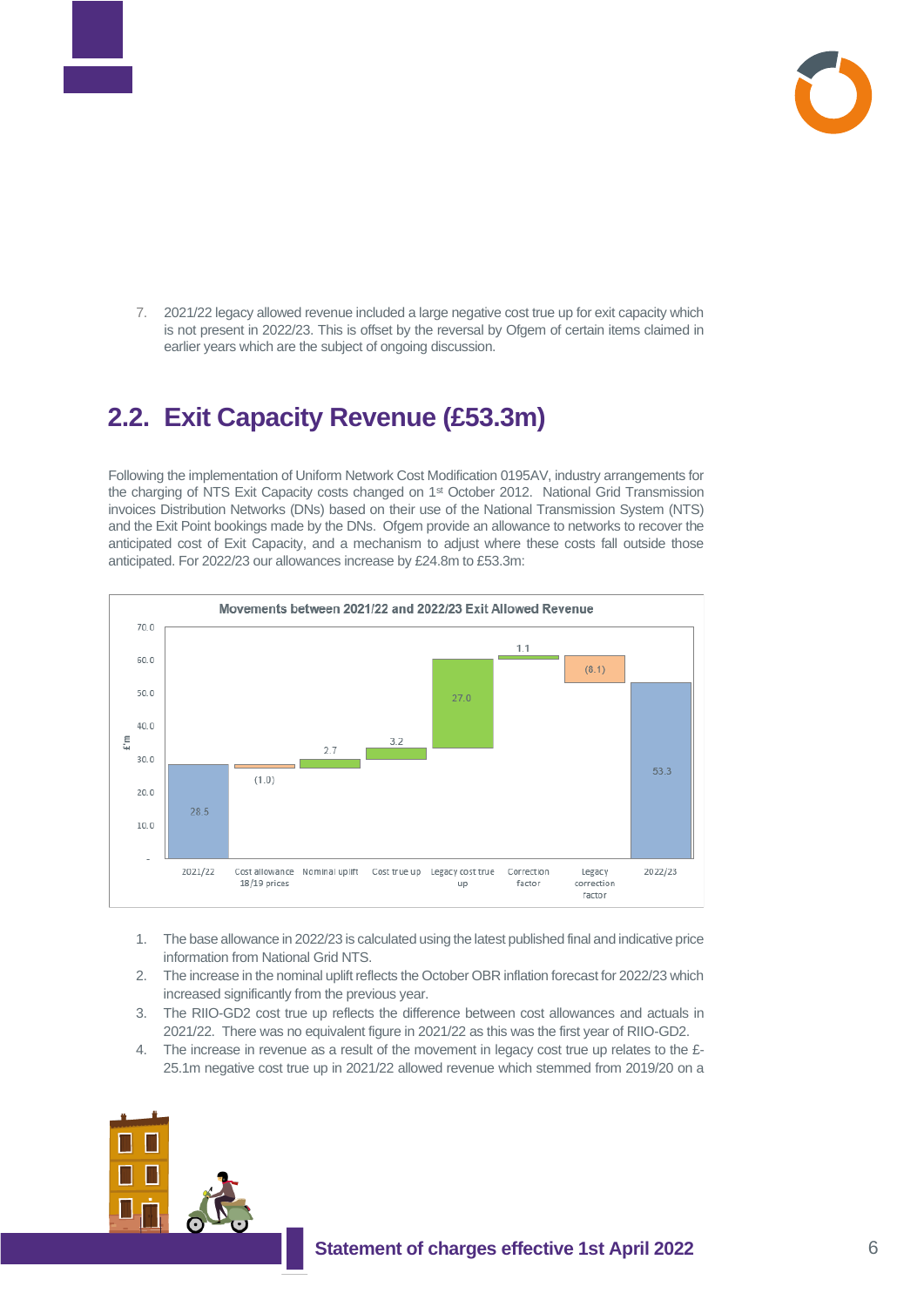

two-year lag and £1.9m positive true up in 2022/23 from 2020/21. We increased our base allowance for 2019/20 to align to price indicatives at the time. Actual prices in 2019/20 were significantly lower than expected leading to a cost true up of £25.1m in 2021/22.

- 5. Correction factor which reflects the allowed versus recovered revenue in 2021/22 is £1.1m. There was no equivalent figure in 2021/22 as this was the first year of RIIO-GD2.
- 6. The movement in legacy correction factor relates to the fact that we targeted a lower revenue collection in 2019/20 to offset the negative cost true up mentioned above.

# **2.3. Supplier of Last Resort Revenue (SoLR) (£96.3m)**

When the Office of Gas and Electricity Markets (Ofgem) revokes a supply licence (usually because of insolvency), it can appoint a 'supplier of last resort' (SoLR) on a case-by-case basis to take over the supply of gas and/or electricity to the insolvent supplier's customers. The aim is to provide seamless continuity of service for customers. The regulatory regime for this is primarily provided for in the Standard Conditions of the supply licences held by Great Britain's (GB's) electricity suppliers and gas suppliers.

The gas and electricity supply standard licence conditions allow a supplier acting as SoLR to make a claim for any reasonable additional, otherwise unrecoverable, costs they incur. Historically SoLRs have claimed for the following categories of costs:

- Customer credit balances
- Working capital
- Operational costs (including customer service, IT, complaints/enquiries specific to the SoLR, onboarding costs, communication and wholesale energy purchase costs)

In 2021/22 regulatory year there have been a significant number of suppler failures which have led to SoLRs being appointed by Ofgem. Last Resort Supply Payment (LRSP) claims have been submitted by SoLRs to Ofgem for consent and were approved by Ofgem.

DN's, in accordance with the provisions of SSC A48 of the Gas Transporters Licence, the decision letter published by Ofgem on 1<sup>st</sup> December 2021 and the modification to SSC A48 directed by Ofgem on 28<sup>th</sup> January 2022, are obligated by their licenses to raise revenue in 2022/23 to pay these SOLR claims in 2022/23. The total amount of valid claims raised for inclusion in 2022/23 tariffs is £95.9m.

Currently, DNs recover the LRSP costs through the invoicing of Transportation Charges via shippers, however this is largely invisible and not transparent. On 20 January 2022, Ofgem approved UNC modification 0797 which sought to create a new specific charge type which is to be added to the current Distribution Network Transportation Charging Methodology for first use in the 2022/23 charging year.

Revenues to be raised in 2022/23 by DNs to pay valid SoLR claims will be charged to domestic customers only; there is no SoLR charge relating to industrial customers in this year

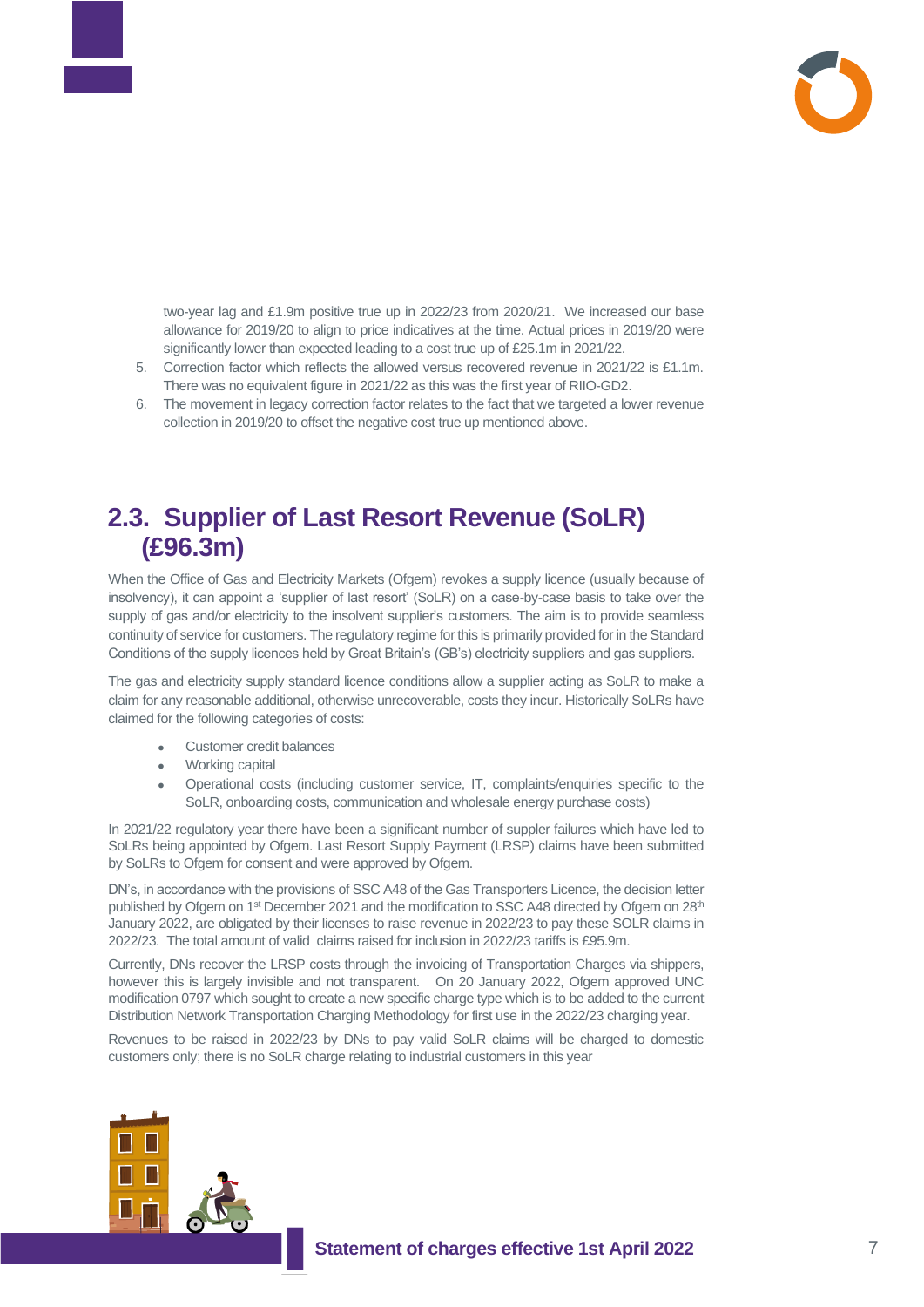

# <span id="page-7-0"></span>**3.0 Transportation Charges**



# **3.1. Final Charges from 1 April 2022**

|                                     | <b>Current Price</b><br>effective from 1 <sup>st</sup><br><b>April 2021</b> | <b>Final Price</b><br>effective from 1st<br><b>April 2022</b> |
|-------------------------------------|-----------------------------------------------------------------------------|---------------------------------------------------------------|
| <b>LDZ SYSTEM COMMODITY CHARGES</b> | Pence per kwh                                                               |                                                               |
| UP TO 73,200 KWH PER ANNUM          | 0.0349                                                                      | 0.0360                                                        |
| 73,200 KWH - 732,000 KWH PER ANNUM  | 0.0305                                                                      | 0.0314                                                        |
|                                     | 0.3538                                                                      | 0.3648                                                        |
| 732,000 KWH PER ANNUM AND ABOVE     | $x$ SOQ $\wedge$                                                            |                                                               |
|                                     | $-0.2775$                                                                   | $-0.2775$                                                     |
| SUBJECT TO A MINIMUM RATE OF        | 0.0025                                                                      | 0.0026                                                        |

| <b>LDZ SYSTEM CAPACITY CHARGES</b> | Pence per peak day kwh per day |           |
|------------------------------------|--------------------------------|-----------|
| UP TO 73,200 KWH PER ANNUM         | 0.1995                         | 0.2161    |
| 73,200 KWH - 732,000 KWH PER ANNUM | 0.1731                         | 0.1875    |
|                                    | 1.5500                         | 1.6787    |
| 732,000 KWH PER ANNUM AND ABOVE    | $x$ SOQ $\wedge$               |           |
|                                    | $-0.2513$                      | $-0.2513$ |
| SUBJECT TO A MINIMUM RATE OF       | 0.0147                         | 0.0159    |

| <b>LDZ CUSTOMER CAPACITY CHARGES</b> | Pence per peak day kwh per day |           |
|--------------------------------------|--------------------------------|-----------|
| UP TO 73,200 KWH PER ANNUM           | 0.1044                         | 0.1119    |
| 73,200 KWH - 732,000 KWH PER ANNUM   | 0.0041                         | 0.0044    |
|                                      | 0.0824                         | 0.0883    |
| 732,000 KWH PER ANNUM AND ABOVE      | x SOQ ^                        |           |
|                                      | $-0.2100$                      | $-0.2100$ |

These rates reflect those published 31st January 2022.

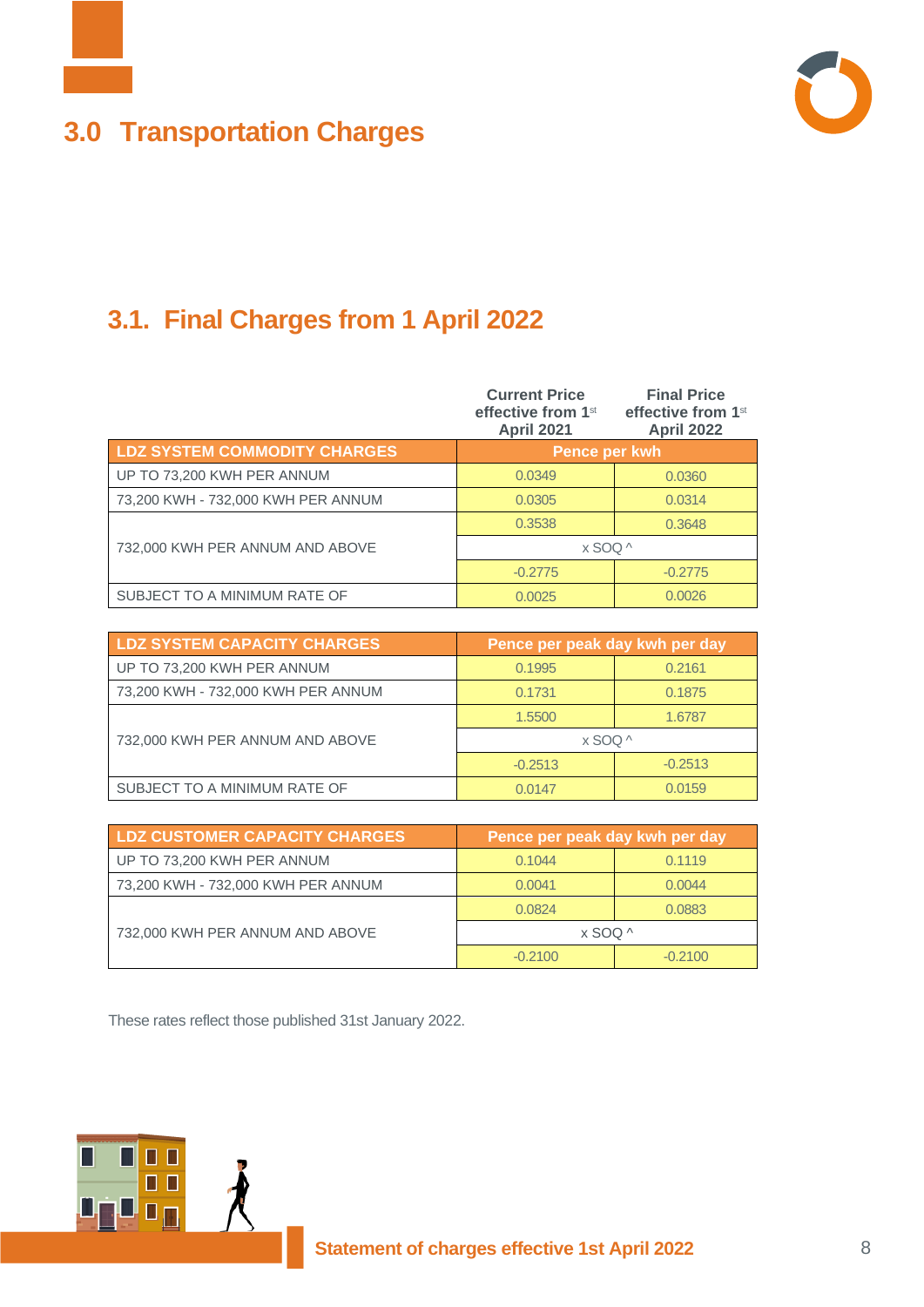

### **LDZ Customer Charges**

For supply points with an AQ of less than 73,200 kWh per annum, the customer charge is a capacity charge.

For supply points with an AQ between 73,200 and 732,000 kWh per annum, the customer charge is made up of a fixed charge which depends on the frequency of meter reading, plus a capacity charge based on the registered supply point capacity (SOQ).

For supply points with an AQ of over 732,000 kWh per annum, the customer charge is based on a function related to the registered supply point capacity (SOQ).

In addition to the charges in 3.1, the following fixed charge applies to supply points with an AQ between 73,200 and 732,000:

| <b>LDZ CUSTOMER</b><br><b>FIXED CHARGES</b>                          | <b>Final Prices effective 1 April</b><br>2021<br>Pence per day | <b>Final Prices effective 1 April</b><br>2022 |
|----------------------------------------------------------------------|----------------------------------------------------------------|-----------------------------------------------|
| 73,200 KWH - 732,000<br>KWH PER ANNUM - BI<br>ANNUAL READ SITES      | 32.4201                                                        | 34.9290                                       |
| 73,200 KWH - 732,000<br>KWH PER ANNUM -<br><b>MONTHLY READ SITES</b> | 34.5203                                                        | 37.1918                                       |

### **CSEP Charging**

П  $\blacksquare$ 

In the calculation of the LDZ charges payable, the unit commodity and capacity charges are based on the supply point capacity equal to the CSEP peak day load for the completed development irrespective of the actual stage of development. The SOQ used is therefore the estimated SOQ for the completed development as provided in the appropriate Network Exit Agreement (NExA). For any particular CSEP, each shipper will pay identical LDZ unit charges regardless of the proportion of gas shipped. Reference needs to be made to the relevant NExA or CSEP ancillary agreement to determine the completed supply point capacity.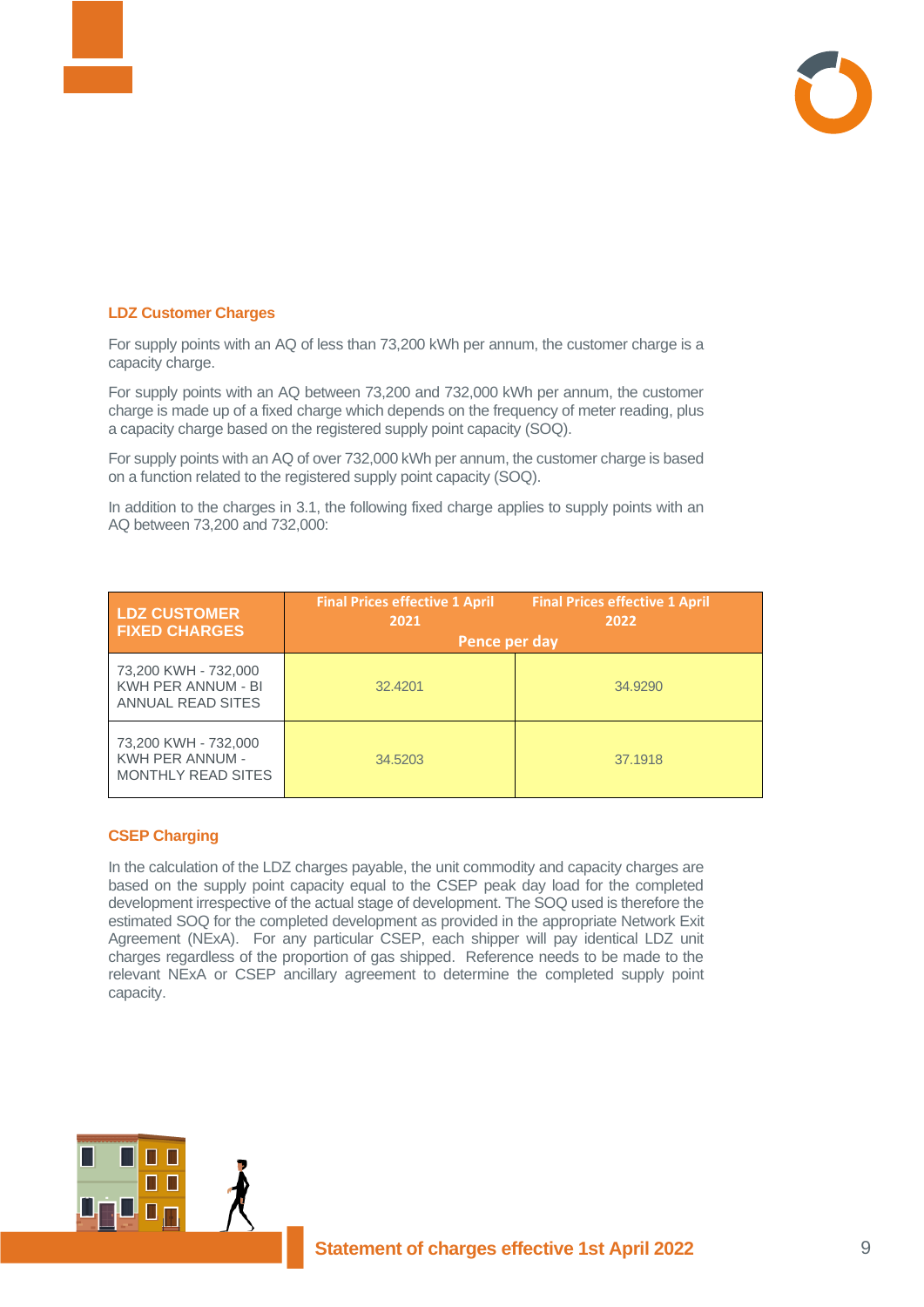# **3.2. Optional LDZ Charge**

The optional LDZ tariff is available, as a single charge, as an alternative to the standard LDZ system charges. This tariff may be attractive to large loads located close to the NTS. The rationale for the optional tariff is that, for large Network loads located close to the NTS or for potential new Network loads in a similar situation, the standard LDZ tariff can appear to give perverse economic incentives for the construction of new pipelines when Network connections are already available. This could result in an inefficient outcome for all system users.

The charge is calculated using the function below:

| Pence per peak day kWh per day                 |
|------------------------------------------------|
| 902 x [(SOQ)^-0.834] x D + 772 x (SOQ) ^-0.717 |

Where: (SOQ) is the Registered Supply Point Capacity, or other appropriate measure, in kWh per day and D is the direct distance, in km, from the site boundary to the nearest point on the NTS. Note that  $\wedge$  means "to the power of".

# **3.3. Exit Capacity**

**Prices effective 1 April 2022**

|                                                        | <b>Current Price</b><br>effective from 1 <sup>st</sup><br><b>April 2021</b> | <b>Final Price effective</b><br>from $1st$ April 2022 |
|--------------------------------------------------------|-----------------------------------------------------------------------------|-------------------------------------------------------|
| <b>EXIT CAPACITY UNIT RATES BY EXIT</b><br><b>ZONE</b> |                                                                             | Pence per peak day kwh per day                        |
| SW <sub>1</sub>                                        | 0.0110                                                                      | 0.0240                                                |
| SW <sub>2</sub>                                        | 0.0181                                                                      | 0.0385                                                |
| SW <sub>3</sub>                                        | 0.0125                                                                      | 0.0263                                                |
| WA <sub>1</sub>                                        | 0.0150                                                                      | 0.0309                                                |
| WA <sub>2</sub>                                        | 0.0178                                                                      | 0.0297                                                |

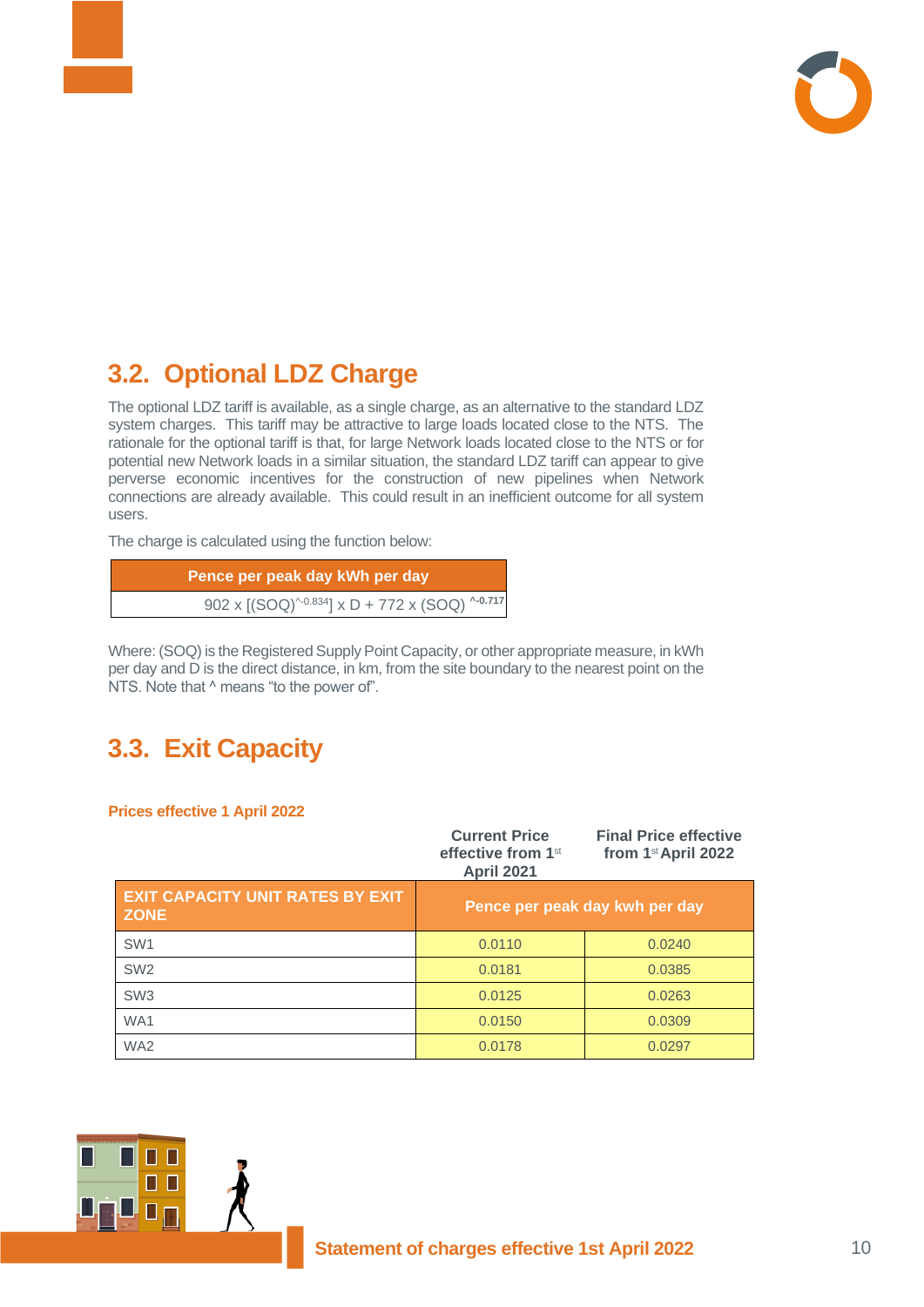

### **Exit Capacity NTS (ECN) unit rate charging methodology**

Distribution Networks set ECN unit rates to recover their ECN allowed revenue. The ECN allowed revenue is set during the most recent Annual Iteration Process and is made up of:

- ECN base allowance which is a forecast of NTS exit capacity costs, using latest published NTS ECN rates and network capacity bookings;
- ECN cost true up i.e., the difference between actual cost and base allowance in a prior year, which will differ for each network, and which can have a significant and material impact on allowed ECN revenue and therefore the final ECN charge; and
- K ECN under or over recovery i.e., the difference between allowed and collected revenue in a prior year

When setting ECN rates, DNs seek to recover their allowed revenue as calculated above, rather than solely costs for the year. For this reason, the ECN rate charged by DNs will not match the NTS postage stamp unit rate in the same year.

To calculate the unit rates for each exit zone within a network the level of NTS cost per exit zone is used to apportion the total ECN allowed revenue across each exit zone. Once the revenue that needs to be recovered from each exit zone is determined, the latest demand snapshot of SOQs is used to calculate a unit rate per exit zone.

Below is an illustrative example showing how DN ECN unit rates at each exit zone are calculated. N.b. no actual data has been used.

Scenario: A Distribution Network has an annual network capacity volume booking of 230,000 GWh split across 4 exit zones, leading to costs of £46m using the relevant NTS postage stamp unit rate. Allowed revenue for the year has been calculated as £45m and the latest demand snapshot from Xoserve shows shipper demand at 215,000 GWh.

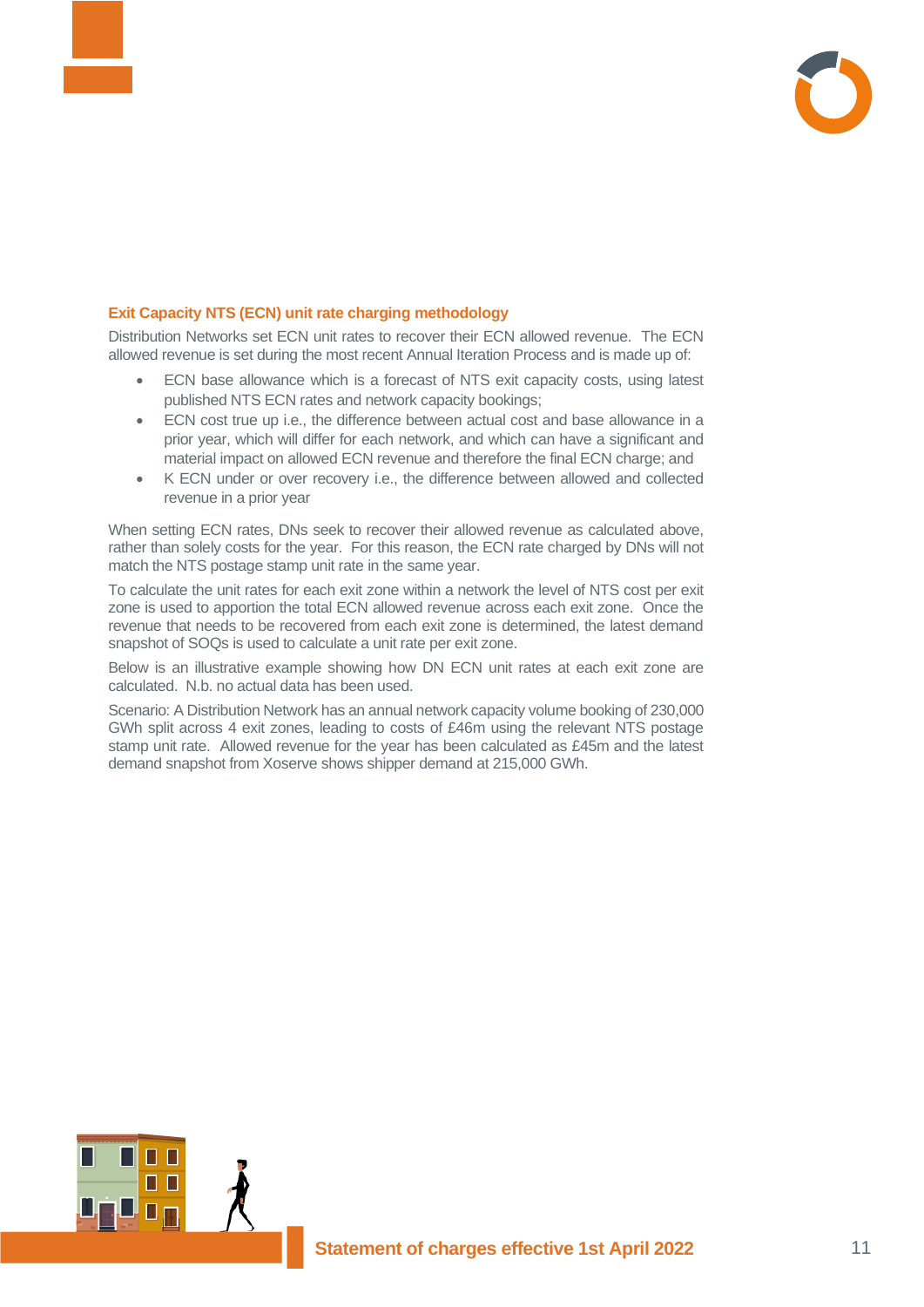

|                    | <b>Network</b><br><b>Capacity</b><br>Annual<br><b>Bookings</b><br>(GWH) | <b>Postage</b><br><b>Stamp</b><br>Price.<br>(p/kWh/d) | <b>DN Cost</b><br>per Exit<br>Zone $(E)$ | <b>Allowed</b><br><b>Revenue</b><br><b>Apportion</b><br>ed | <b>Shipper</b><br><b>Demand</b><br>snapshot<br>(GWH) | Unit rate<br>(p/kWh/d)               |
|--------------------|-------------------------------------------------------------------------|-------------------------------------------------------|------------------------------------------|------------------------------------------------------------|------------------------------------------------------|--------------------------------------|
| <b>Calculation</b> | Sum of 365 days<br><b>bookings</b>                                      | NTS postage<br>stamp PS<br>rate                       | Volume v PS<br>rate                      | <b>Total x (Exit)</b><br>zone cost / total<br>cost)        | From Xoserve<br>'Snapshot' data                      | <b>Allowed</b><br>revenue/<br>demand |
| Exit Zone 1        | 70,000                                                                  | 0.0200                                                | 14,000,000                               | 13,695,652                                                 | 63,000                                               | 0.0217                               |
| <b>Exit Zone 2</b> | 20,000                                                                  | 0.0200                                                | 4,000,000                                | 3,913,043                                                  | 19,000                                               | 0.0206                               |
| Exit Zone 3        | 90,000                                                                  | 0.0200                                                | 18,000,000                               | 17,608,696                                                 | 87,000                                               | 0.0202                               |
| <b>Exit Zone 4</b> | 50,000                                                                  | 0.0200                                                | 10,000,000                               | 9,782,609                                                  | 46,000                                               | 0.0213                               |
|                    | 230,000                                                                 |                                                       | 46,000,000                               | 45,000,000                                                 | 215,000                                              |                                      |

Due to the differences by exit zone in the Distribution networks capacity bookings and the shipper demand profile, DN ECN rates will differ across exit zones. Shipper demand can differ to DN capacity bookings for a number of reasons, including the timing of DN bookings v the demand snapshot and any user commitment in place that networks have to consider.

### **Charges to recover SoLR Revenue**

The SoLR charge is based on the total value of valid Last Resort Supplier Payment (LRSP) claims received, divided by the registered supply point capacity (SOQ), converted to a pence per day rate.

The Supplier of Last Resort (SoLR) charge is calculated as follows:

Unit x number of days in that billing period x Rate / 100

Where the unit is equal to the *Sum of the Formula Year SOQ* (NB for Class 1 & 2 SMPs they do not have a FY SOQ, so the Rolling SOQ will be used in the sum).

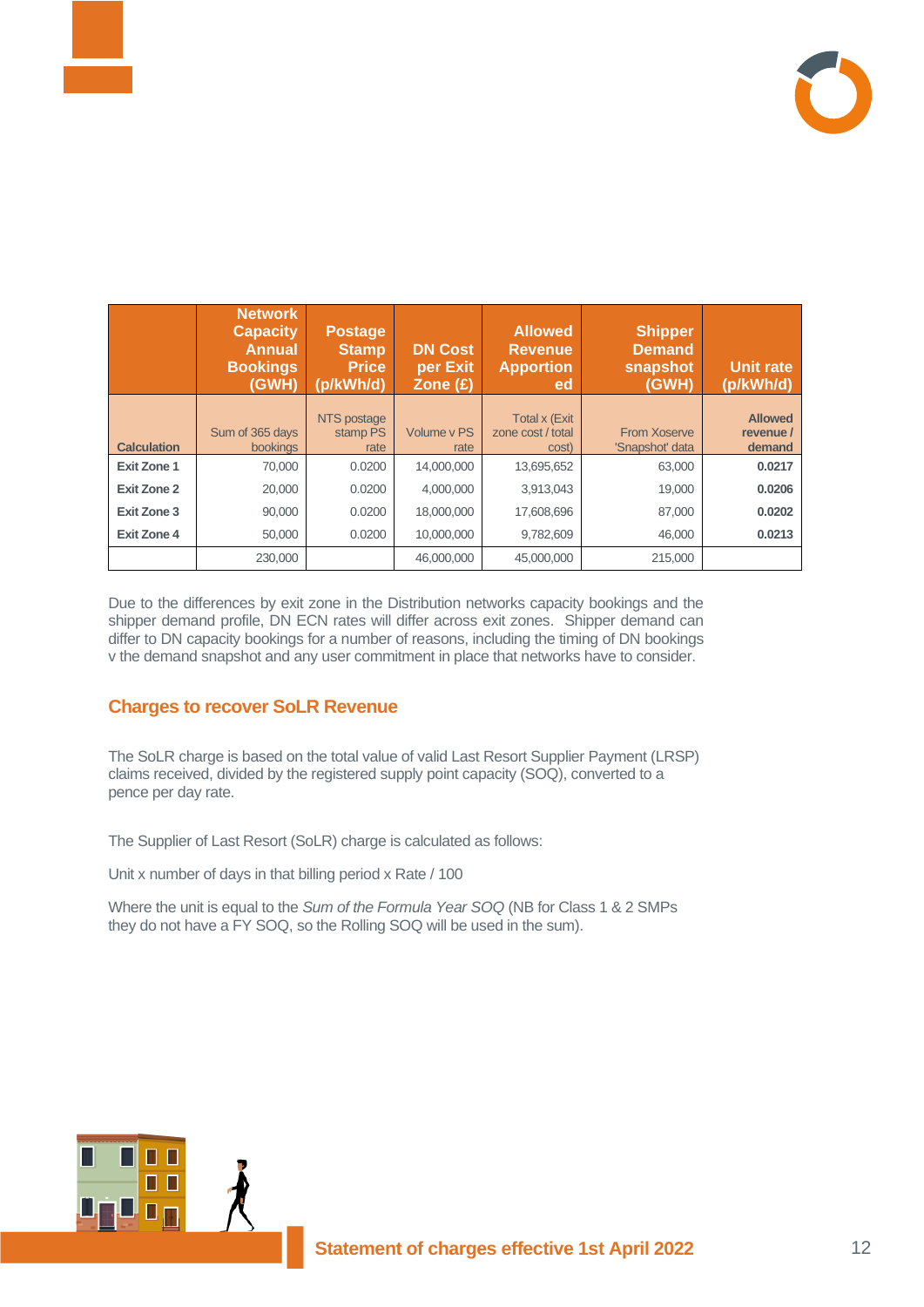



### **Final Price effective from 1**st **April 2022**

| SUPPLIER OF LAST RESORT CHARGES | Pence per peak day kwh per day |
|---------------------------------|--------------------------------|
| <b>LRSP Domestic Charge</b>     | 0.0914                         |
| <b>LRSP Industrial Charge</b>   | 0.0000                         |

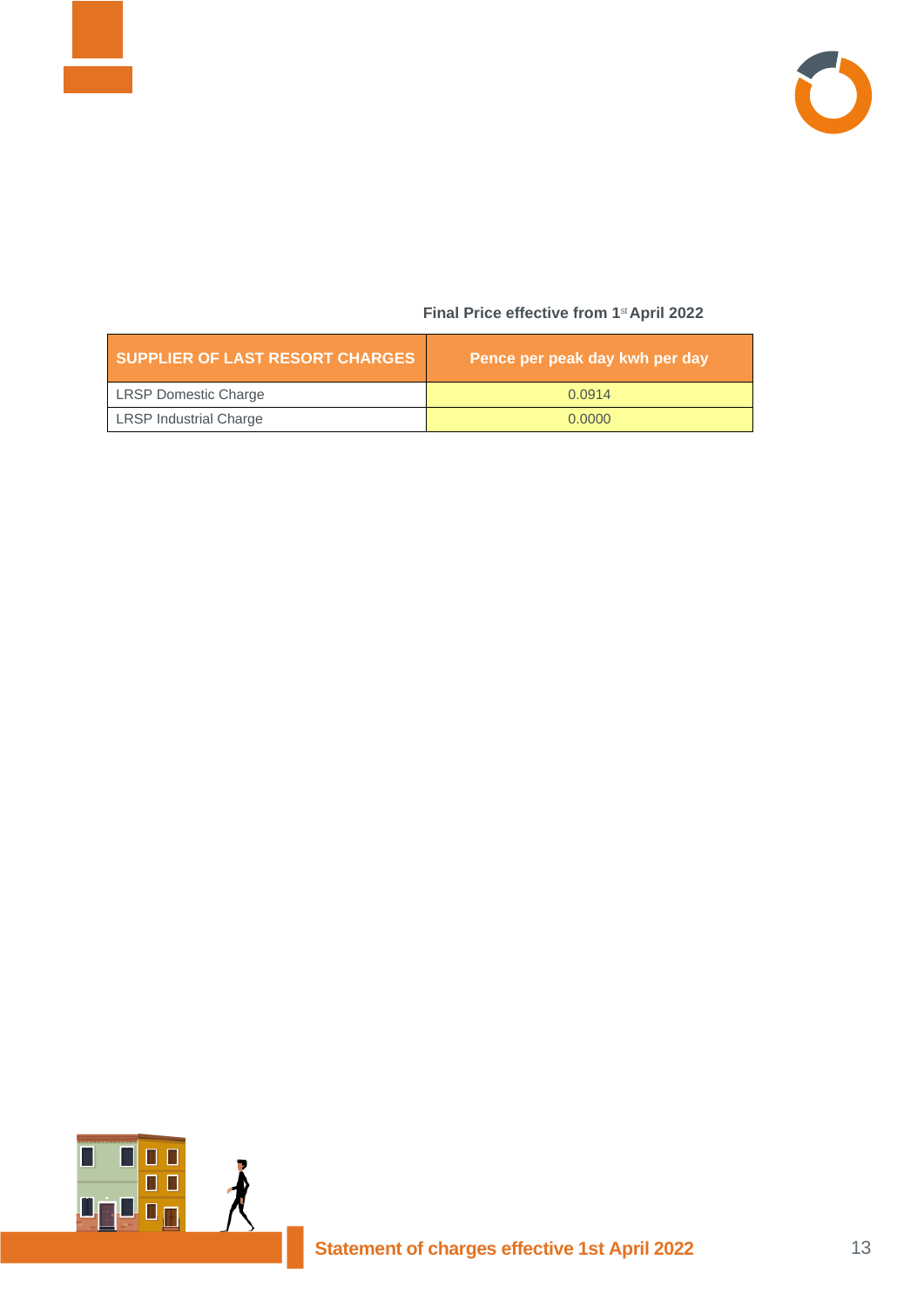# <span id="page-13-0"></span>**4.0 LDZ System Entry**



# **4.1.DN Entry Commodity Charge/Credit**

DN Entry Commodity charges reflect the costs of receiving gas from an entry point at a lower pressure tier than the NTS. The charge/credit will differ according to the amount of gas entering the network system, the pressure tier at which the gas enters the system and the operational costs resulting from the entry point.

The charge, which comprises the following three elements, is an adjustment to the full transportation charge:

- **i. Lower System Usage**: For the gas received from this source the Shippers will get a credit in recognition that the gas has entered the network at a lower pressure tier, thus using less of the network system;
- **ii. Avoidance of Exit Capacity**: The Shipper will receive a credit for the avoidance of exit capacity charges as they have not taken gas which has entered the Wales & West network through the National Transmission offtake point; and
- **iii. Operational Costs:** The Shipper will be charged an operational cost, principally maintenance, relating to the equipment owned and operated by the Gas Distribution Network.

The sum of the above three components may result in either a credit or a debit to the Shipper. The table below gives the entry commodity unit price for all known sites within the Wales & West Network set to operate during 2022/23. Where additional sites are connected which are not currently planned to flow during 2022/23 these will be published if and when information on pressure tier, specific opex costs and flows are available. Typically, this may not be until a Gemini site name is allocated to the connection.

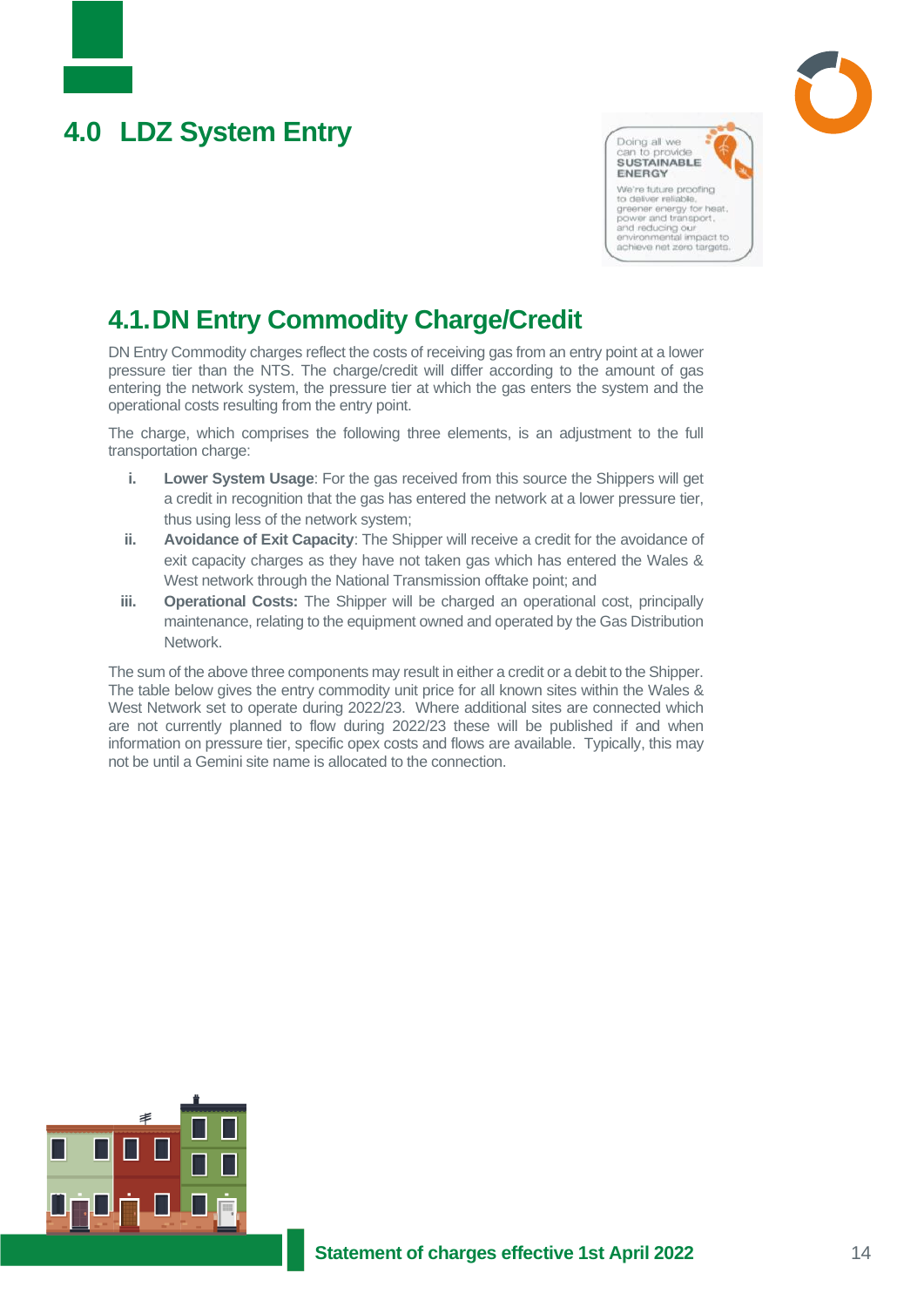



### **LDZ System Entry Commodity Charge/Credit by DN Entry point**

| <b>Site Name</b>                           | <b>GEMINI</b><br><b>Name</b> | <b>Alias</b>                               | <b>LDZ System</b><br><b>Entry</b><br><b>Commodity</b><br>Charge (p/kWh)<br><b>Current Prices</b> | <b>LDZ System Entry</b><br><b>Commodity</b><br>Charge (p/kWh)<br>Prices effective 1<br><b>April 2022</b> |
|--------------------------------------------|------------------------------|--------------------------------------------|--------------------------------------------------------------------------------------------------|----------------------------------------------------------------------------------------------------------|
| <b>BROMHAM HOUSE FARM</b>                  | <b>BROMOS</b>                |                                            | $-0.0537$                                                                                        | $-0.1187$                                                                                                |
| <b>CANNINGTON</b><br><b>BIOMETHANE</b>     | <b>CANNOS</b>                |                                            | $-0.0573$                                                                                        | $-0.1216$                                                                                                |
| <b>BISHOPS CLEEVE</b><br><b>BIOMETHANE</b> | <b>CLEEOS</b>                | <b>Grundon Landfill</b><br>/ Wingmoor Farm | $-0.0443$                                                                                        | $-0.1113$                                                                                                |
| ENFIELD BIOMETHANE                         | <b>ENFDOS</b>                |                                            | $-0.0204$                                                                                        | $-0.0691$                                                                                                |
| <b>FIVE FORDS</b><br><b>BIOMETHANE</b>     | <b>FIVEOS</b>                |                                            | 0.0214                                                                                           | $-0.0358$                                                                                                |
| <b>FRADDON</b>                             | <b>FRADOS</b>                | Penare Farm                                | $-0.0391$                                                                                        | $-0.1071$                                                                                                |
| <b>FROGMARY BIOMETHANE</b>                 | <b>FROGOS</b>                |                                            | $-0.0537$                                                                                        | $-0.1187$                                                                                                |
| <b>GREAT HELE</b><br><b>BIOMETHANE</b>     | <b>HELEOS</b>                | Nadder Lane                                | $-0.0243$                                                                                        | $-0.0722$                                                                                                |
| <b>HELSCOTT FARM</b>                       | <b>HELSOS</b>                |                                            | $-0.0537$                                                                                        | $-0.1187$                                                                                                |
| <b>ROTHERDALE</b>                          | <b>ROTHOS</b>                | Vale Green 2                               | $-0.0371$                                                                                        | $-0.0824$                                                                                                |
| <b>SPITTLES FARM</b>                       | <b>SPITOS</b>                | <b>Bearley Farm</b>                        | $-0.0537$                                                                                        | $-0.1187$                                                                                                |
| <b>SPRINGHILL</b><br><b>BIOMETHANE</b>     | <b>SPNGOS</b>                |                                            | $-0.0152$                                                                                        | $-0.0649$                                                                                                |
| <b>PENNANS FARM</b>                        | <b>TBC</b>                   |                                            | $-0.0537$                                                                                        | $-0.1187$                                                                                                |
| <b>NORTHWICK</b>                           | <b>NOCKOS</b>                |                                            | $-0.0402$                                                                                        | $-0.0848$                                                                                                |
| <b>AVONMOUTH WESSEX</b>                    | <b>WESXOS</b>                | Wessex Water                               | $-0.0652$                                                                                        | $-0.1279$                                                                                                |
| <b>WILLAND</b>                             | <b>WILLOS</b>                |                                            | $-0.0537$                                                                                        | $-0.1187$                                                                                                |
| <b>WYKE FARM</b>                           | <b>WYKEOS</b>                |                                            | $-0.0599$                                                                                        | $-0.1237$                                                                                                |
| <b>EVERCREECH</b><br><b>BIOMETHANE</b>     | <b>EVEROS</b>                |                                            | $-0.0646$                                                                                        | $-0.1275$                                                                                                |
| <b>TROWBRIDGE</b><br><b>BIOMETHANE</b>     | <b>TRWBOS</b>                |                                            | $-0.0273$                                                                                        | $-0.0746$                                                                                                |
| <b>ABSL SWINDON</b>                        | <b>ABSLOS</b>                |                                            | $-0.0391$                                                                                        | $-0.1071$                                                                                                |

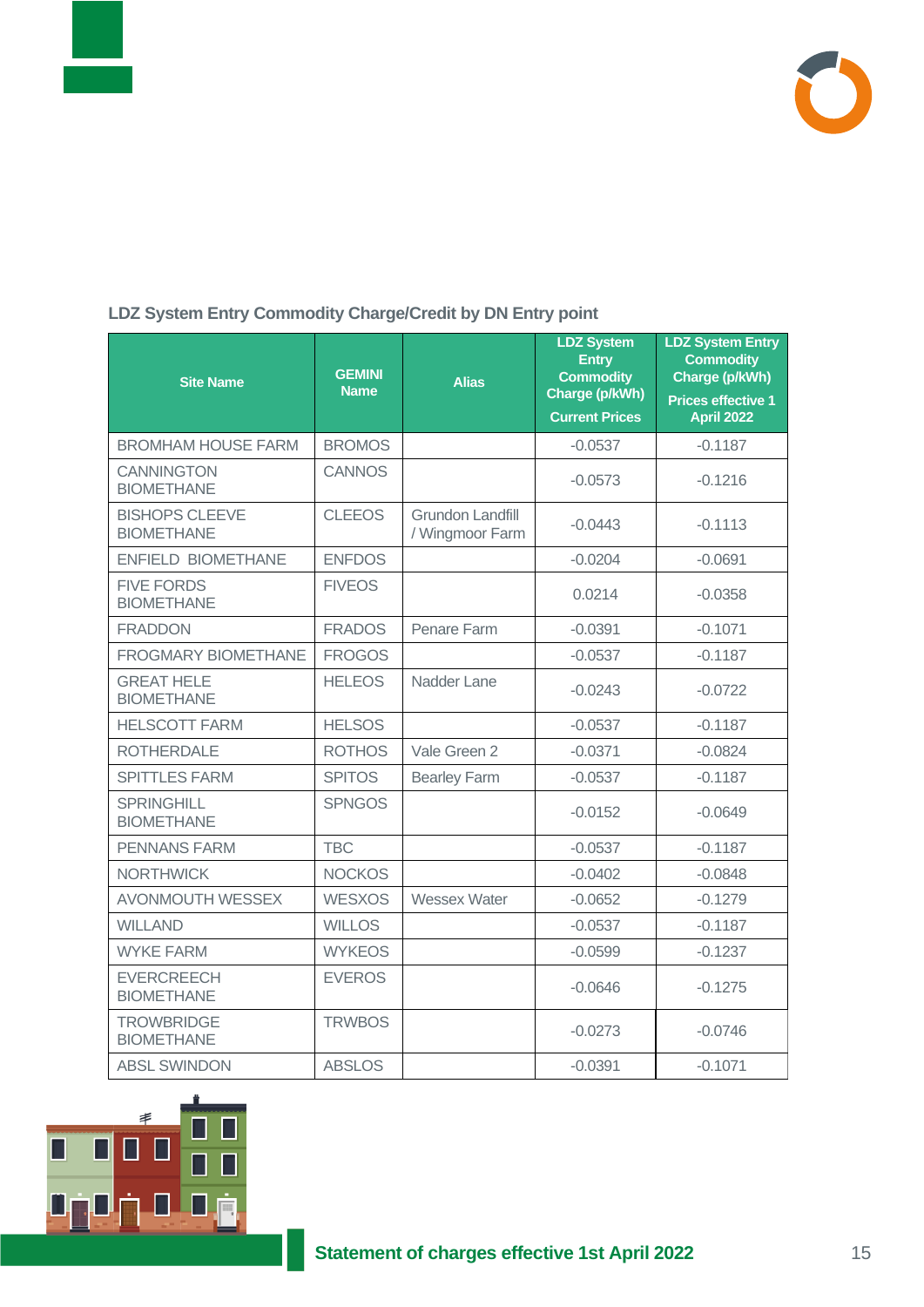# <span id="page-15-0"></span>**5.0 Charge Types and Invoice Mapping**



# **5.1. Xoserve Charge Mapping**

The following list presents the core invoice and charge types reflected in this document, which are billed by Xoserve on our behalf. A full list of current invoice and charge types is available through the Xoserve Shared Area. For more information on invoicing, please contact Xoserve, the invoicing service provider, via e-mail at css\_billing@xoserve.com.

|                                       | <b>Invoice Type</b> | <b>Charge Type</b> |
|---------------------------------------|---------------------|--------------------|
| <b>LDZ Capacity</b>                   |                     |                    |
| <b>Supply Point LDZ Capacity</b>      | CAZ                 | <b>ZCA</b>         |
| <b>CSEP LDZ Capacity</b>              | CAZ                 | 891                |
| Unique Sites LDZ Capacity Charge      | CAZ                 | 871                |
| <b>Unique Sites Optional Tariff</b>   | CAZ                 | 881                |
| <b>Customer Capacity</b>              |                     |                    |
| <b>Customer LDZ Capacity</b>          | CAZ                 | <b>CCA</b>         |
| <b>Customer Capacity fixed Charge</b> | CAZ                 | <b>CFI</b>         |
| <b>Unique Sites Customer Capacity</b> | CAZ                 | 872                |
| <b>Commodity</b>                      |                     |                    |
| <b>LDZ Commodity</b>                  | <b>COM</b>          | <b>ZCO</b>         |
| <b>CSEP Commodity</b>                 | <b>COM</b>          | 893                |
| <b>Unique Sites Commodity</b>         | <b>COM</b>          | 878                |
| LDZ System Entry Commodity Charge     | <b>COM</b>          | <b>LEC</b>         |
| <b>Exit Capacity</b>                  |                     |                    |
| <b>LDZ Exit Capacity</b>              | CAZ                 | <b>ECN</b>         |
| <b>CSEP Exit Capacity</b>             | CAZ                 | CO <sub>4</sub>    |
| <b>Unique Sites Exit Capacity</b>     | CAZ                 | 901                |
| <b>Supplier of Last Resort (NEW)</b>  |                     |                    |
| <b>LRSP Domestic Charge</b>           | <b>ANC</b>          | <b>LRD</b>         |
| <b>LRSP Industrial Charge</b>         | <b>ANC</b>          | LRI                |

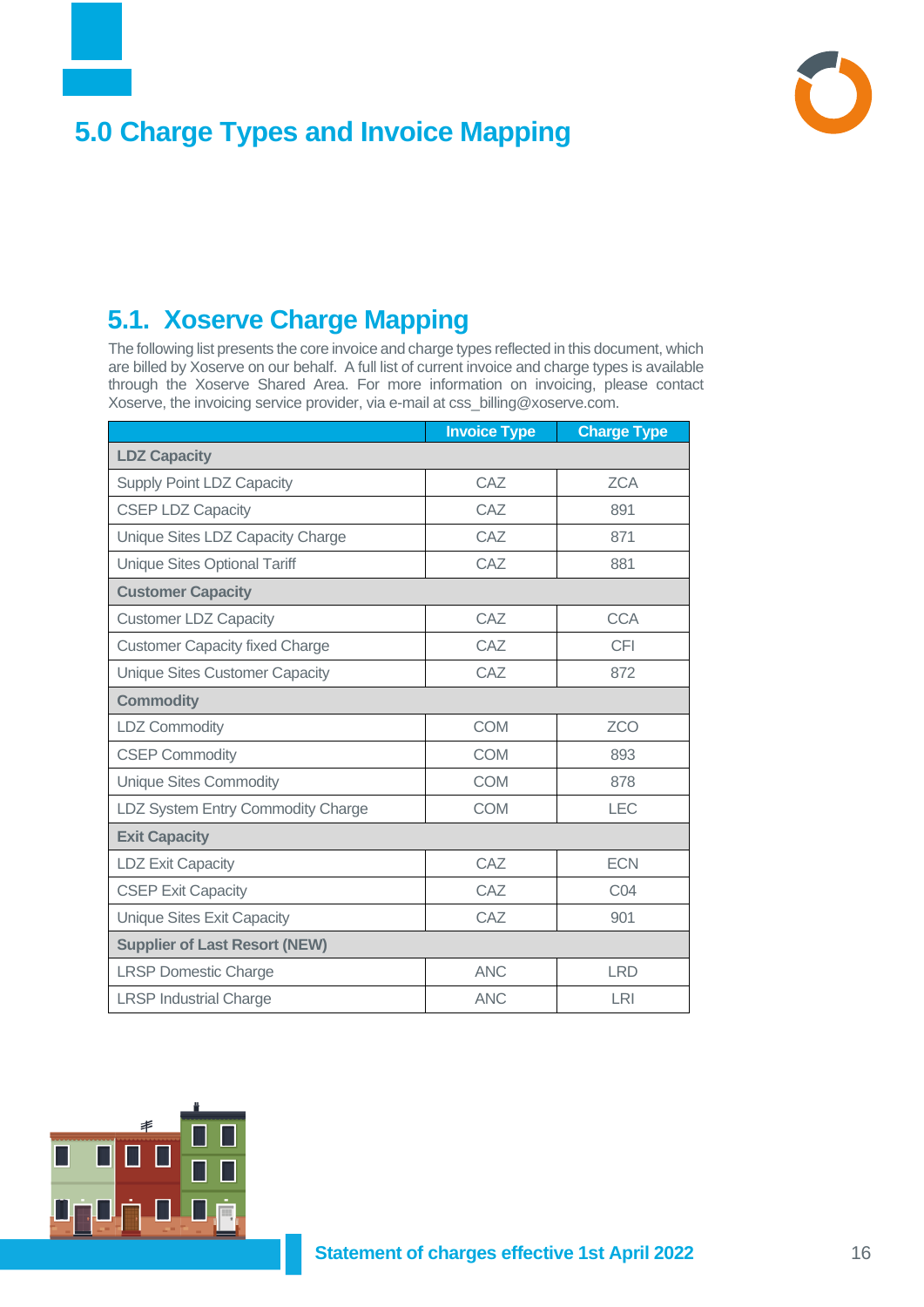<span id="page-16-0"></span>



# **6.1. Example Charges**

This section provides illustrative examples of how transportation prices are used to calculate a bill for different load bands. Charges produced by UK Link are definitive for charging purposes and take precedence to any of the examples listed in this section. Calculations below are subject to rounding and should be regarded as purely illustrative. The commodity charges in these examples are based on the supply point AQ, but the actual charges would vary depending on the actual consumption of the supply point for that period.

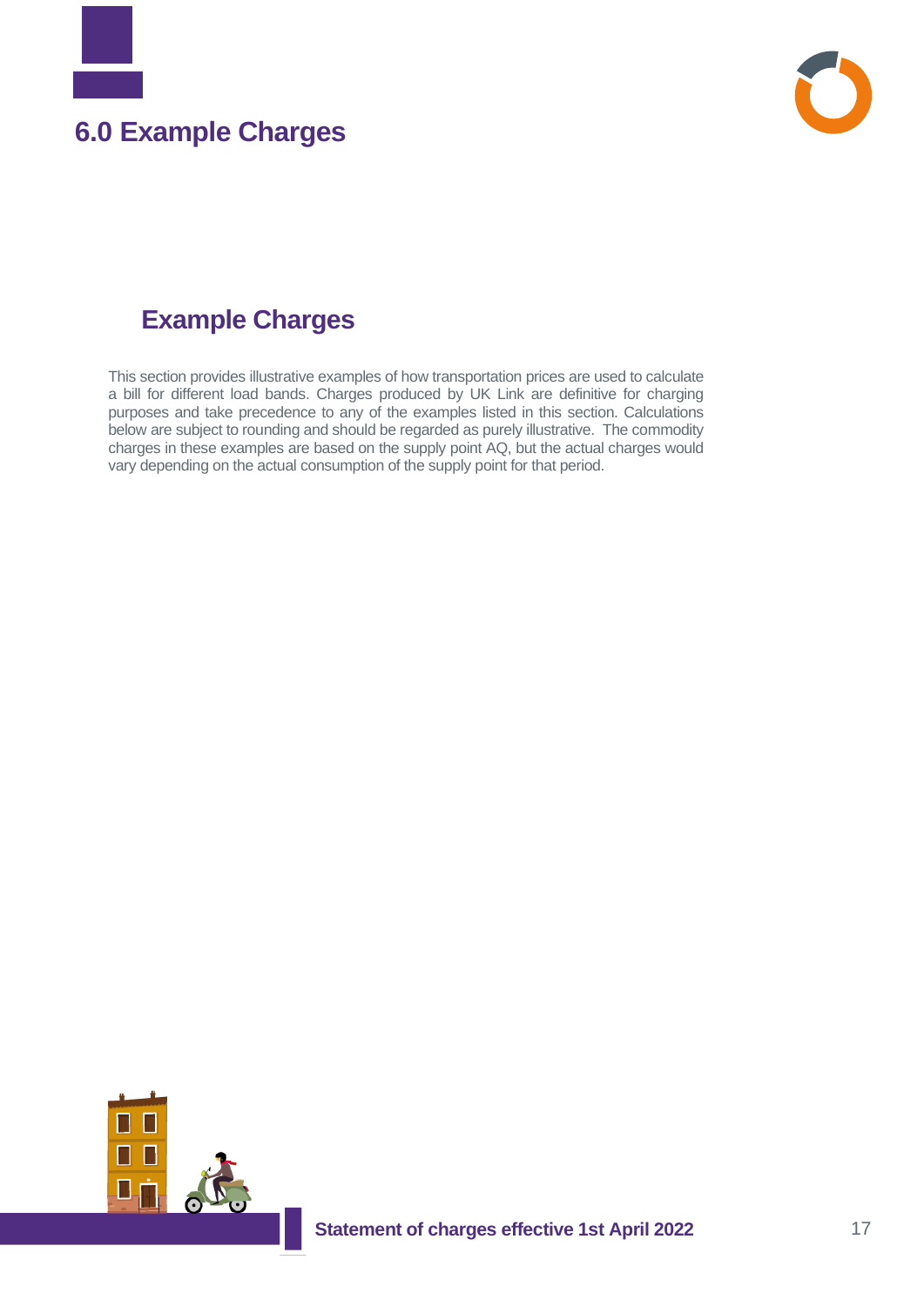

# **Example 1**

A shipper has a daily metered customer in Cardiff, with an annual consumption (AQ) of 20,000,000 kWh and a registered supply point capacity (SOQ), booked directly by the shipper of 100,000 kWh per day.

|                                        | Charge Type                                                           | Calculation                                     | Result                  |  |
|----------------------------------------|-----------------------------------------------------------------------|-------------------------------------------------|-------------------------|--|
|                                        | <b>LDZ Capacity</b><br><b>Invoice: LDZ Capacity</b><br>(ZCA)          | <b>Annual Volume: 365 days x 100,000 (SOQ)</b>  | 36,500,000 kWh          |  |
| See: Page 8<br>Basis: p / peak day kWh |                                                                       | Unit Rate: 1.6787 x 100,000^-0.2513             | 0.0930 p / pd kWh / day |  |
|                                        | $/$ dav                                                               | <b>Annual Charge: Annual Volume x Unit Rate</b> | £33.945.00              |  |
|                                        | <b>LDZ Commodity</b>                                                  | Annual Volume: 20,000,000 kWh (AQ)              | 20,000,000 kWh (AQ)     |  |
|                                        | <b>Invoice: Commodity</b><br>(ZCO)<br>See: Page 8                     | Unit Rate: 0.3648 x 100,000 (SOQ) ^ -0.2775     | 0.0149 p / kWh          |  |
|                                        | Basis: p / kWh                                                        | Annual Charge: Annual Volume x Unit Rate        | £2,980.00               |  |
|                                        | <b>Customer (Capacity)</b><br><b>Invoice: LDZ Capacity</b>            | Annual Volume: 365 days x 100,000 (SOQ)         | 36,500,000 kWh          |  |
|                                        | (CCA)<br>See: Page 8<br>Basis: p / peak day kWh                       | Unit Rate: 0.0883 x 100,000(SOQ) ^ -0.2100      | 0.0079 p / pd kWh / day |  |
| $/$ dav                                |                                                                       | Annual Charge: Annual Volume x Unit Rate        | £2,883.50               |  |
|                                        | <b>Exit Capacity Charges</b><br><b>Invoice: LDZ Capacity</b><br>(ECN) | Annual Volume: 365 days x 100,000 (SOQ)         | 36,500,000 kWh          |  |
|                                        | See: Page 10, for WA2<br>value                                        | Unit Rate: 0.0297 p / pd kWh / day              | 0.0297 p / pd kWh / day |  |
| Basis: p / peak day kWh<br>/ day       |                                                                       | Annual Charge: Annual Volume x Unit Rate        | £10,840.50              |  |
|                                        | Supplier of Last Resort<br>Charges                                    | Annual Volume: 365 days x 100,000 (SOQ)         | 36,500,000 kWh          |  |
|                                        | <b>Invoice: Ancillary (ANC)</b><br>See: Page 12                       | Unit rate: 0.0000* pdkWh / day                  | 0.0000p / pd kWh / day  |  |
| / day                                  | Basis: p / peak day kWh                                               | Annual Charge: Annual Volume x Unit rate        | £0.00                   |  |
|                                        | <b>Total Network</b><br>Charge                                        | <b>Total Annual Network Charge</b>              | £50,649.00              |  |

\*The LRSP industrial charge is zero for 2022/23 as all claims received related to domestic customers.

Unit Charge: Dividing by the annual load of 20,000,000 kWh gives a unit charge 0.2532 pence per kWh.

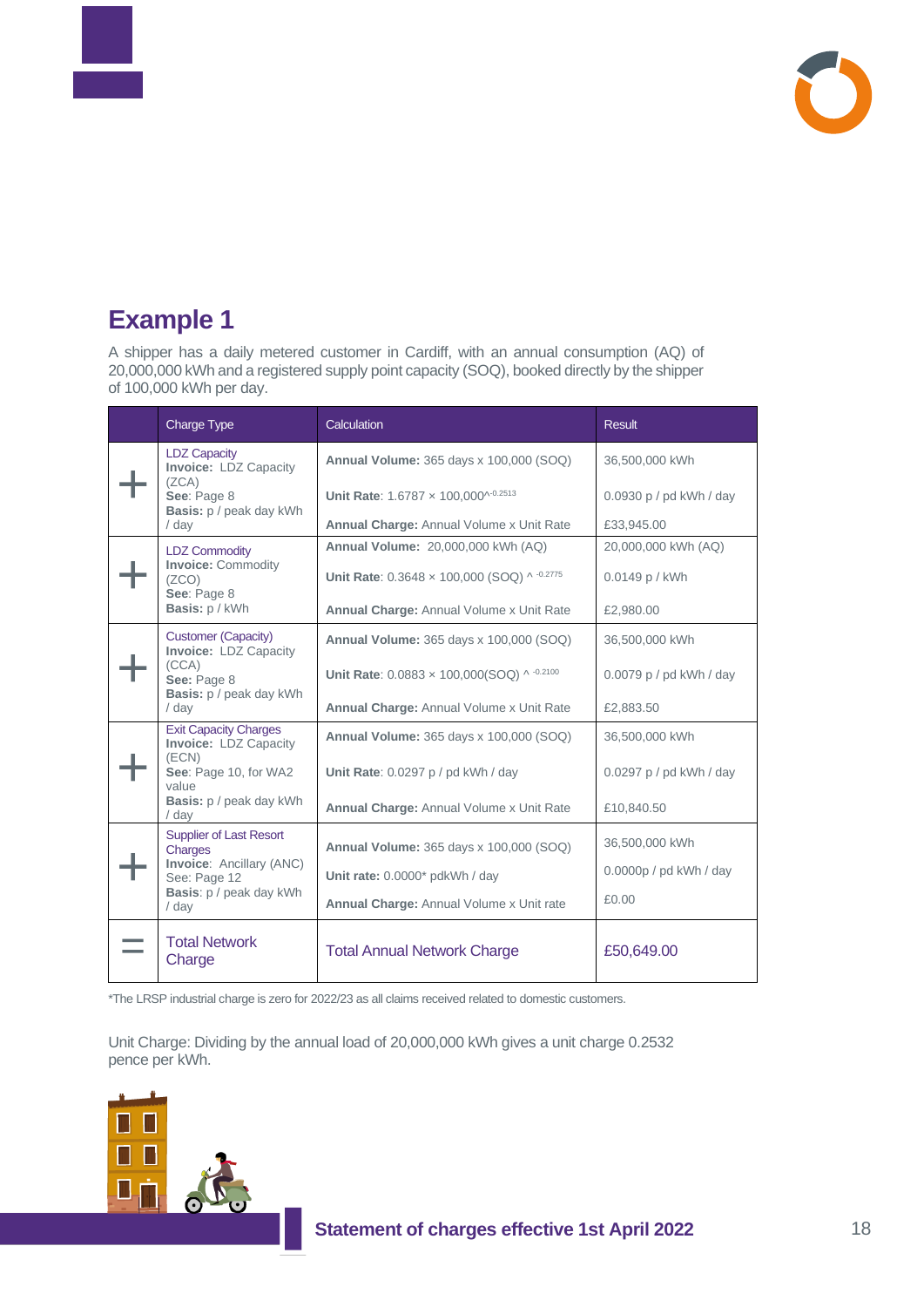

# **6.2. Example 2**

A shipper has a non-prepayment domestic customer in the South West. Suppose the load has an AQ of 12,000 kWh per annum. This annual load places the end user in category SW:E2101BND. Load factor of 29.5%. The peak daily load (SOQ) is therefore 12,000 ÷  $(365 \times 0.295) = 111$  kWh.

|                                                 | <b>Charge Type</b>                                                 | <b>Calculation</b>                                                        | <b>Result</b>                    |
|-------------------------------------------------|--------------------------------------------------------------------|---------------------------------------------------------------------------|----------------------------------|
|                                                 | <b>LDZ Capacity</b><br><b>Invoice: LDZ Capacity</b><br>(ZCA)       | Annual Volume: 365 days x 111 (SOQ)                                       | 40,515 kWh                       |
| See: Page 8<br>Basis: p / peak day kWh<br>/ day |                                                                    | Unit rate: $0.2161$ p / pdkWh<br>Annual Charge: Annual Volume x Unit rate | $0.2161$ p / pdkWh<br>£87.55     |
|                                                 | <b>LDZ Commodity</b>                                               | Annual Volume: 12,000 kWh (AQ)                                            | 12,000 kWh (AQ)                  |
|                                                 | <b>Invoice: Commodity</b><br>(ZCO)<br>See: Page 8                  | <b>Unit rate: 0.0360 p / kWh</b>                                          | 0.0360 p / kWh                   |
|                                                 | Basis: p / kWh                                                     | Annual Charge: Annual Volume x Unit rate                                  | £4.32                            |
|                                                 | <b>Customer (Capacity)</b>                                         | Annual Volume: 365 days x 111 (SOQ)                                       | 40,515 kWh                       |
|                                                 | <b>Invoice: Capacity</b><br>(CCA)<br>See: Page 8<br>Basis: p / kWh | Unit rate: 0.1119 p / pdkWh                                               | $0.1119$ p / pdkWh               |
|                                                 |                                                                    | <b>Annual Charge: Annual Volume x Unit rate</b>                           | £45.34                           |
|                                                 | <b>Exit Capacity Charges</b><br><b>Invoice: LDZ Capacity</b>       | Annual Volume: 365 days x 111 (SOQ)                                       | 40,515 kWh                       |
|                                                 | (ECN)<br>See: Page 10, for SW3<br>value                            | Unit rate: 0.0263 pdkWh / day                                             | Unit rate: 0.0263<br>pdkWh / day |
|                                                 | Basis: p / peak day kWh<br>/ day                                   | Annual Charge: Annual Volume x Unit rate                                  | £10.66                           |
|                                                 | <b>Supplier of Last Resort</b><br>Charges                          | Annual Volume: 365 days x 111 (SOQ)                                       | 40,515 kWh                       |
|                                                 | <b>Invoice: Ancillary</b><br>(ANC)<br>See: Page 12                 | Unit rate: 0.0914 pdkWh / day                                             | Unit rate: 0.0914<br>pdkWh / day |
|                                                 | Basis: p / peak day kWh<br>/ day                                   | Annual Charge: Annual Volume x Unit rate                                  | £37.03                           |
|                                                 | <b>Total Network</b><br>Charge                                     | <b>Total Annual Network Charge</b>                                        | £184.90                          |

Unit Charge: Dividing by the annual load of 12,000 kWh gives a unit LDZ charge of 1.5408 pence per kWh.

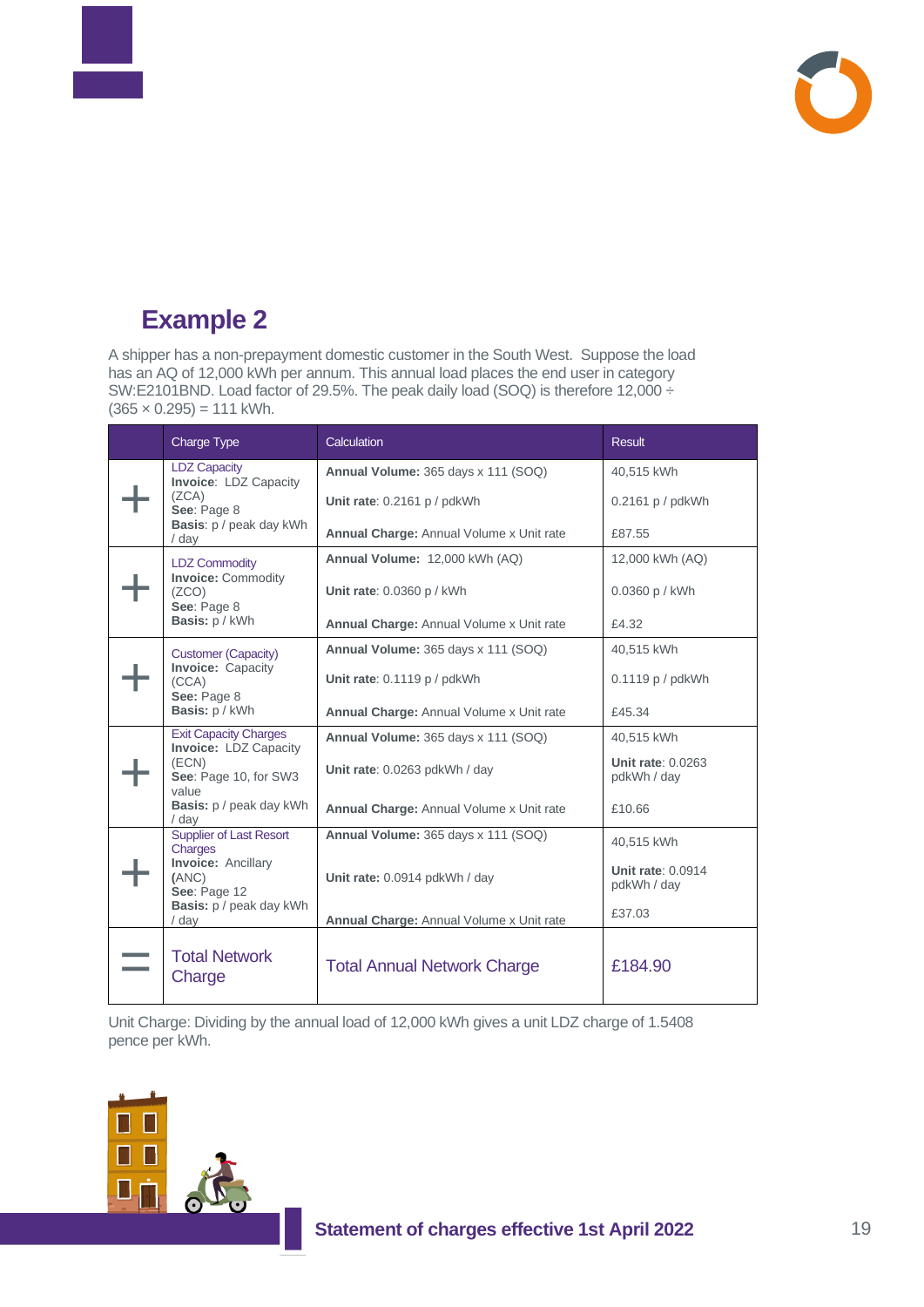



# **6.3. Example 3**

Suppose that instead of supplying just one domestic customer in the South West (as in Example 2) the shipper supplies a connected system presently comprising 100 domestic customers and the completed connected system will comprise 150 domestic premises. Suppose that each of these premises has the same (AQ) of 12,000 kWh/yr.

| Prevailing AQ (pre AQ)   | 100 houses $\times$ 12,000 (AQ) = 1,200,000 kWh  |
|--------------------------|--------------------------------------------------|
| Maximum AQ (max AQ)      | 150 houses $\times$ 12,000 (AQ) = 1,800,000 kWh  |
| Prevailing SOQ (pre SOQ) | $1,200,000 \div (365 \times 0.295) = 11,145$ kWh |
| Maximum SOQ (max SOQ)    | $1,800,000 \div (365 \times 0.295) = 16,717$ kWh |

Note that the prevailing annual and peak day loads of the connected system in effect would change over the year however, for simplicity, these have been assumed as constant in this example.

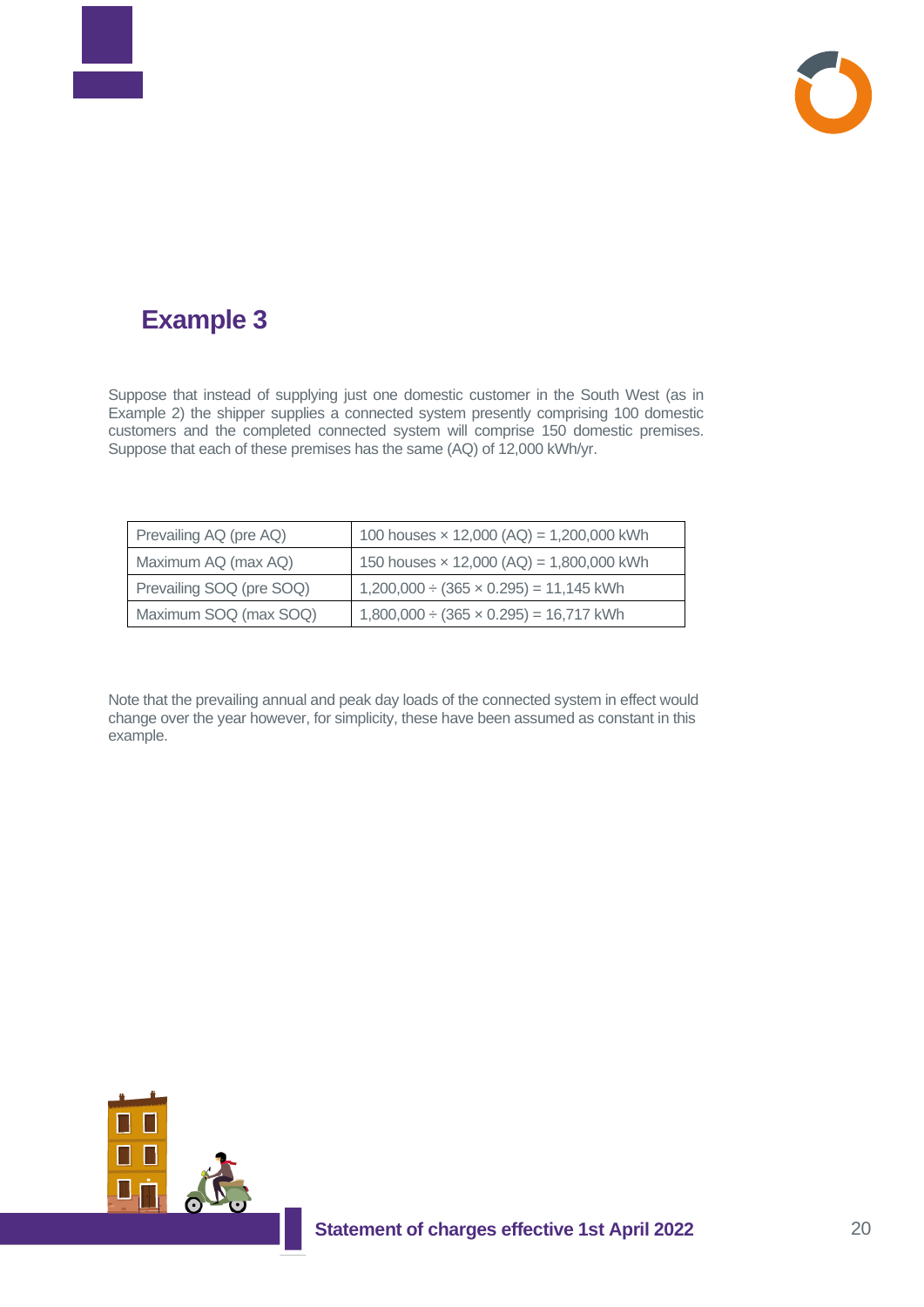



|                                                     | Charge Type                                                                          | Calculation                                                       | Calculation              |
|-----------------------------------------------------|--------------------------------------------------------------------------------------|-------------------------------------------------------------------|--------------------------|
|                                                     | <b>CSEP Capacity</b>                                                                 | Annual Volume: $365 \text{ days} \times 11,145 \text{ (pre SOQ)}$ | 4.067.796.61 kWh         |
|                                                     | Invoice: ADC (891)<br>See: Page 8<br><b>Basis:</b> p / peak day kWh                  | Unit Rate: 1.6787 x 16,717 (max SOQ)^0.2513                       | $0.1458$ p / pdkWh / day |
|                                                     | $/$ day                                                                              | <b>Annual Charge: Annual Volume x Unit rate</b>                   | £5,930.85                |
|                                                     | <b>CSEP Commodity</b>                                                                | Annual Volume: 1,200,000 kWh (pre AQ)                             | 1,200,000 kWh (pre AQ)   |
| Invoice: ADC (893)<br>See: Page 8<br>Basis: p / kWh |                                                                                      | Unit rate: $0.3648 \times 16,717$ (max SOQ) ^ $-0.2775$           | 0.0246 p / kWh           |
|                                                     | Annual Charge: Annual Volume x Unit rate                                             | £295.20                                                           |                          |
| <b>CSEP Exit Capacity</b><br>Charges                |                                                                                      | Annual Volume: 365 days x 11,145 (pre SOQ)                        | 4,067,796.61 kWh         |
|                                                     | Invoice: CSEP<br>Capacity (ECN)<br>See: Page 10<br>Basis: p / supply point /<br>day  | Unit rate: 0.0263 pdkWh / day                                     | 0.0263 pdkWh / day       |
|                                                     |                                                                                      | <b>Annual Charge: Annual Volume x Unit rate</b>                   | £1,069.83                |
|                                                     | <b>Supplier of Last Resort</b><br>Charges                                            | Annual Volume: 365 days x 11,145 (pre SOQ)                        | 4,067,796.61 kWh         |
|                                                     | <b>Invoice: Ancillary</b><br>(ANC)<br>See: Page 12<br>Basis: p / peak day kWh<br>day | Unit rate: 0.0000* pdkWh / day                                    | 0.0000 p / pd kWh / day  |
|                                                     |                                                                                      | Annual Charge: Annual Volume x Unit rate                          | £0.00                    |
|                                                     | <b>Total Network</b><br>Charge                                                       | <b>Total Annual Network Charge</b>                                | £7,295.88                |

\*The LRSP industrial charge is zero for 2022/23 as all claims received related to domestic customers.

Unit Charge: Dividing by the annual load of 1,200,000 kWh gives a unit LDZ charge of 0.61 pence per kWh.

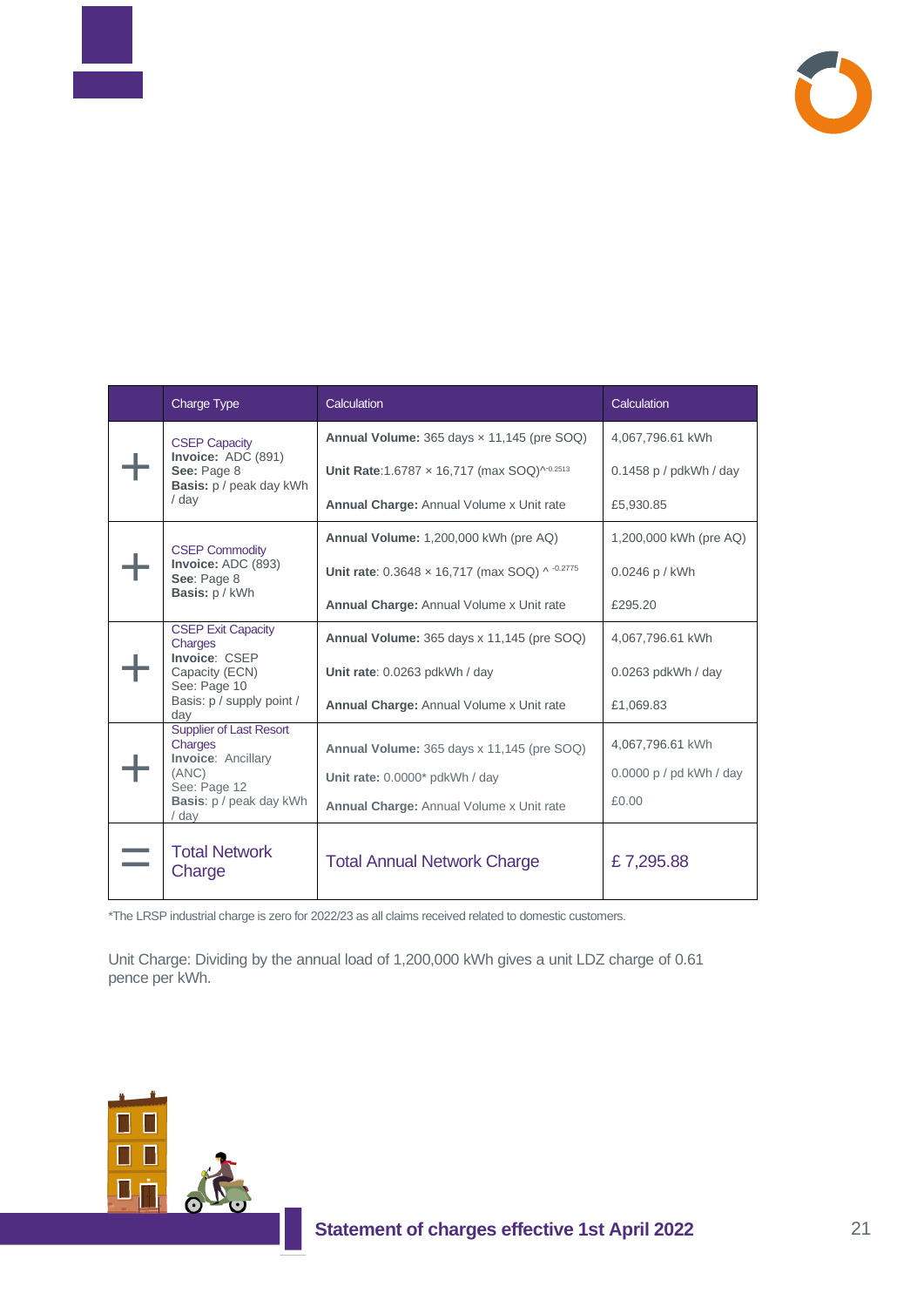<span id="page-21-0"></span>



# **7.1. AQ, SOQ and Load Factors**



Each year users will consume gas (with a total consumption represented above by the area A). The consumption by day will vary, for example weekend vs weekday, holiday vs non holiday, and impacts of the seasons. Typically, especially for domestic consumers, consumption will be lowest in the warm summer months and highest in the winter, peaking around January.

Our network is built to at least supply all our connections in a 1:20 winter day (not just an average winter). Therefore, charges are levied in consideration of:

- 1. The total volume of gas consumed; and
- 2. The peak requirement, which is known as the Supply Offtake Quantity (SOQ).

For daily metered customers, there is a requirement to specify both the annual quantity (AQ) and the peak requirement (SOQ). For non-daily metered customers, analysis is performed annually to provide an estimated SOQ for a given annual quantity.

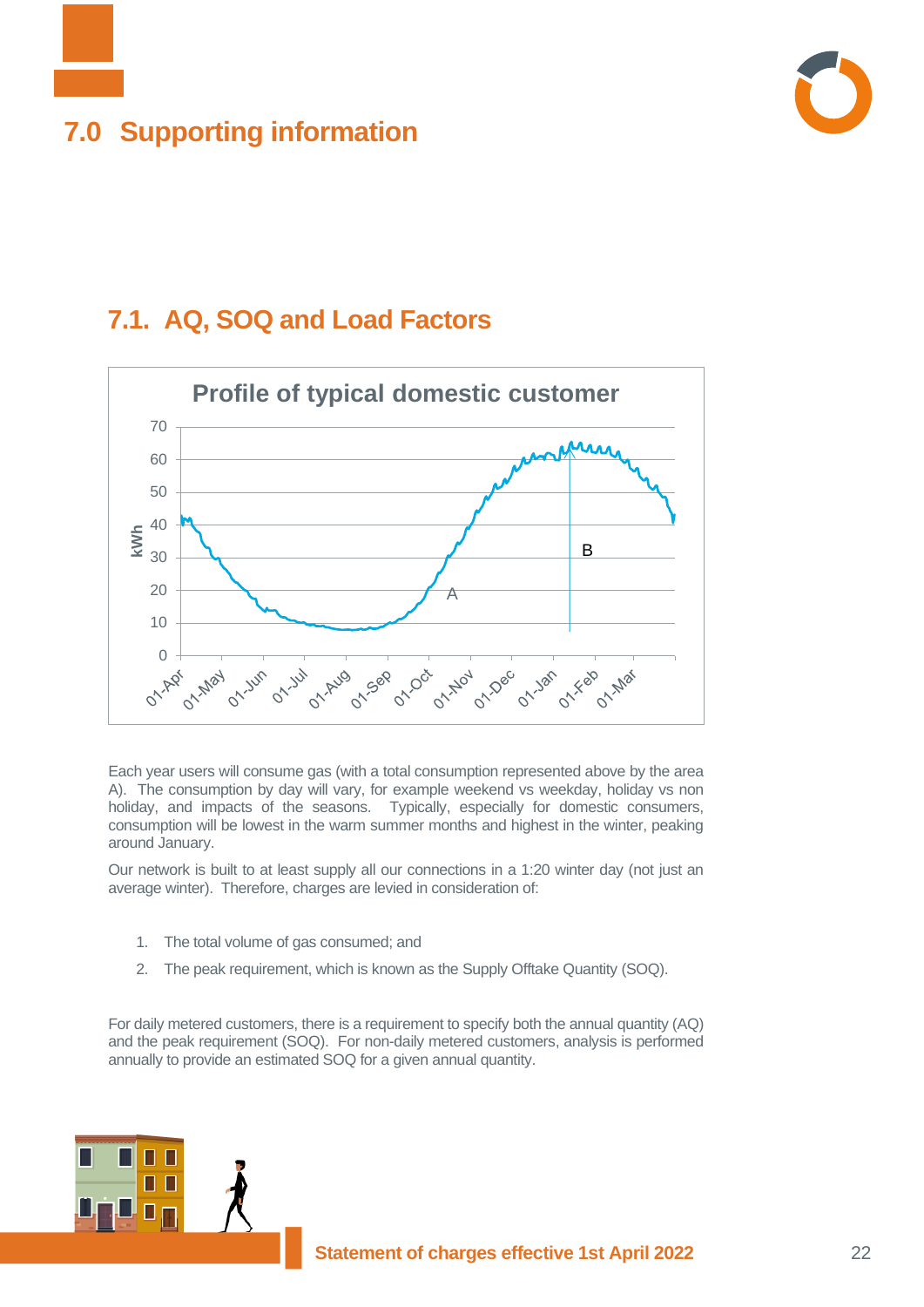



Non-daily metered customers are designated an SOQ. This designation is arrived with reference to the loads assessed Peak Load Factor (PLF/LF). The Load Factor (LF) is derived annually by the Demand Estimation Committee (DESC), a committee under UNC governance. The most relevant weather scenarios are modelled, together with the sensitivity to weather across a sample of meter points. This modelling provides a LF which is used to estimate the peak requirement, under a 1:20 for a given Annual Quantity (which would be represented by area A above, where B would be the supply point SOQ).

For example, a domestic, non-prepayment user in South Wales is assessed to have a load factor of 29.5% (for 2022/23 charging year). The SOQ will therefore be 111kWh:

$$
SOQ = \frac{AQ}{DAYS \; IN \; YEAR \; x \; LF}
$$

$$
SOQ = \frac{12,000}{365 \times 29.5\%} = 111.446 \ (3dp) = 111kWh \ (0dp)
$$

Therefore, as our network is built to supply a 1:20, our charges are levied on the 1:20 requirement, denoted by the SOQ for a given supply point.

# **7.2. End User Categories**

Larger loads will typically exhibit different profiles and sensitivities impacting the profile of their usage, and their peak requirement. The End User Category (EUC) enables a definition of consumers into categories, the basis of which includes geography (LDZ), typical annual consumption (AQ) and in some cases, winter consumption (WAR).

### **Consultation on end user categories**

Section H of the Network Code requires the Transporter to publish, by the end of June each year, its demand estimation proposals for the forthcoming supply year. These proposals comprise end user category definitions, NDM profiling parameters (ALPs and DAFs), and capacity estimation parameters (EUC load factors). The analysis is presented to users and the Demand Estimation Sub-Committee (a sub-committee of the Network Code Committee) is consulted before publication of the proposals.

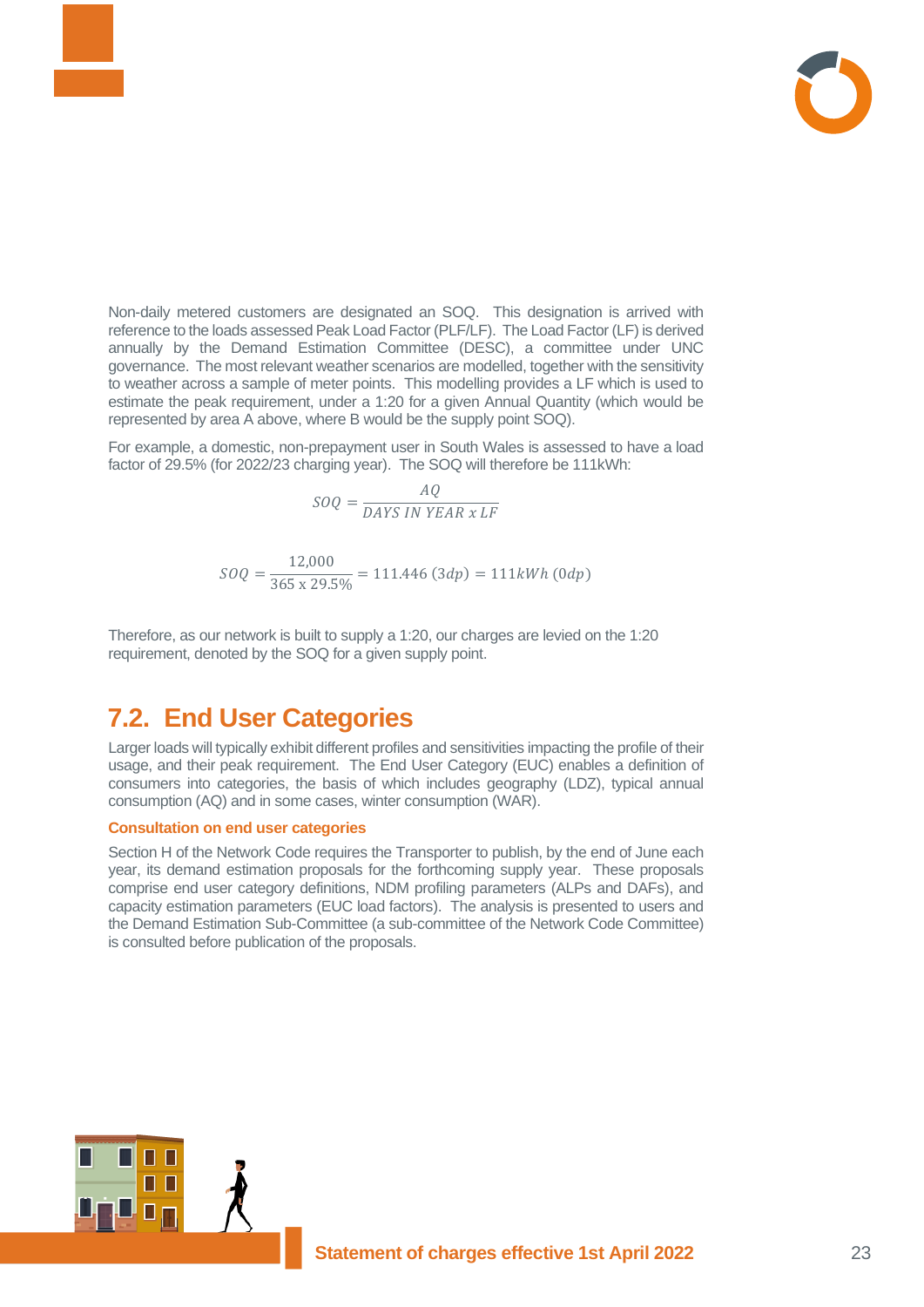

| <b>EUC Attribute</b><br>$(xx = LDZ)$ | <b>Lower AQ Band</b><br>(kWh) | <b>Upper AQ band</b><br>(kWh) |                                                                                       |
|--------------------------------------|-------------------------------|-------------------------------|---------------------------------------------------------------------------------------|
| xx:E2101BND                          | 0                             | 73,200                        |                                                                                       |
| <b>xx:E201BNI</b>                    | 0                             | 73,200                        |                                                                                       |
| xx:E2101BPD                          | 0                             | 73,200                        |                                                                                       |
| xx:E2101BPI                          | 0                             | 73,200                        |                                                                                       |
| xx:E2102BND                          | 73,201                        | 293,000                       |                                                                                       |
| <b>xx:E2102BNI</b>                   | 73,201                        | 293,000                       | <b>SMALL NDM</b><br><b>SECTOR</b>                                                     |
| xx:E2102BPD                          | 73,201                        | 293,000                       |                                                                                       |
| xx:E2102BPI                          | 73,201                        | 293,000                       |                                                                                       |
| xx:E2103B                            | 293,001                       | 732,000                       |                                                                                       |
| xx:E2103W0y                          | 293,001                       | 732,000                       |                                                                                       |
| xx:E2104B                            | 732,001                       | 2,196,000                     |                                                                                       |
| xx:E2104W0y                          | 732,001                       | 2,196,000                     |                                                                                       |
| xx:E2105B                            | 2,196,001                     | 5,860,000                     | <b>LARGE NDM</b>                                                                      |
| xx:E2105W0y                          | 2,196,001                     | 5,860,000                     | <b>SECTOR</b>                                                                         |
| xx:E2106B                            | 5,860,001                     | 14,650,000                    | Large NDM<br>customers who<br>exceed the threshold<br>for mandatory daily<br>metering |

For WWU, our LDZs are WN (Wales North), WS (Wales South) and SW (South West) covering the area:

### **EUC WAR Bands**

П ா Π  $\Box$ 

 $\Gamma_{\rm H}$ 

Ц

EUCs 03 to 08 (Annual Quantities between 293,000 kWh and 58,600,000 kWh) have a further four sub-divisions for the Winter Annual Ratio "WAR" bands, which aim to assign supply points to an EUC which is more aligned to their within-year usage pattern. WAR Bands are derived from the ratio of the supply point's Winter Consumption to its



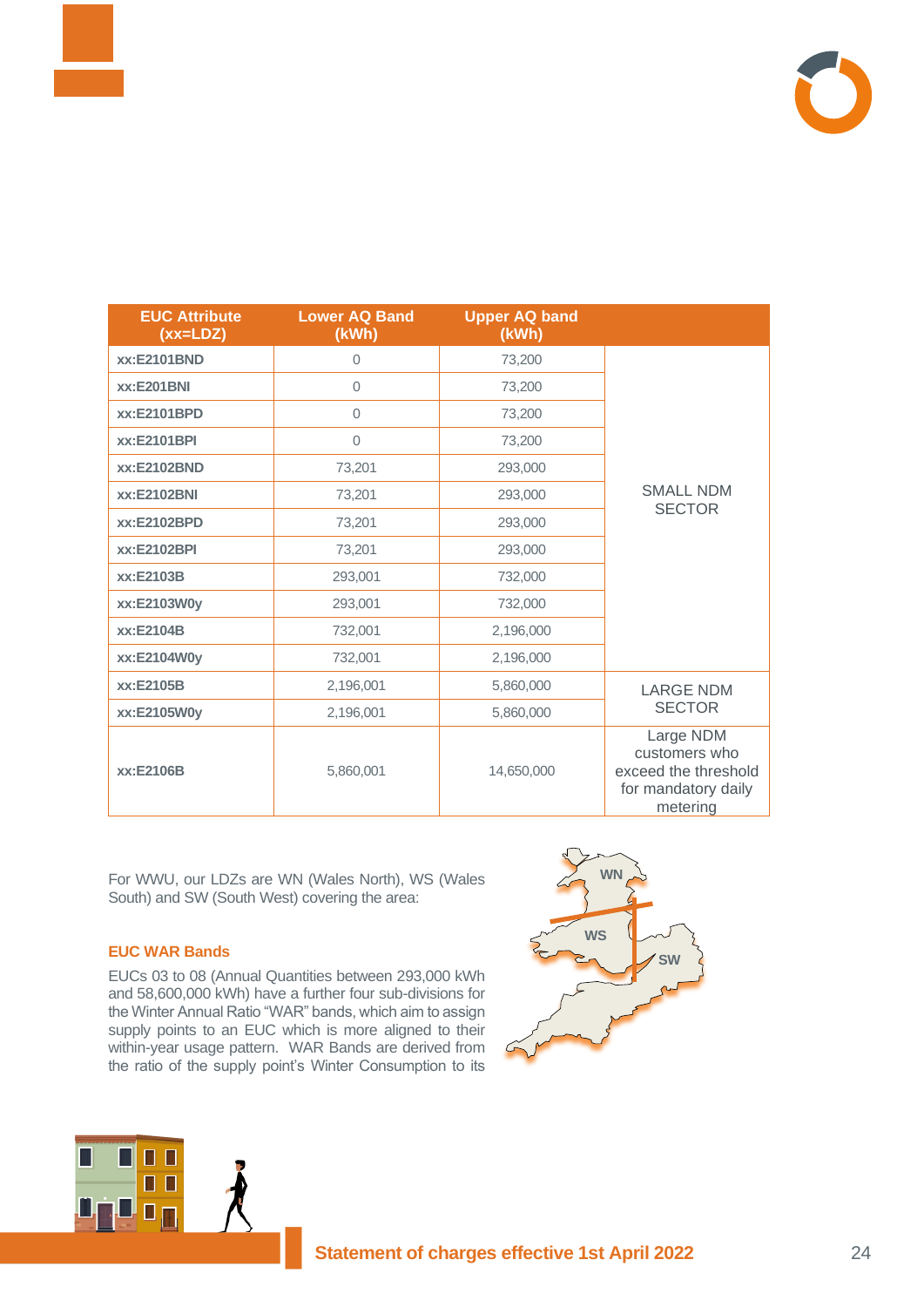

Annual Quantity (AQ), i.e., it's "WAR". The WAR for a gas year is calculated based on reads loaded during the previous winter and requires a start read to be accepted for a date between November 1<sup>st</sup> and December 31<sup>st</sup> and an end read to be accepted for a date between March 1<sup>st</sup> and April 30<sup>th</sup>. The calculation will then attempt to derive a consumption for a 121 day period. The consumption for the winter 2021/22 will be used to determine a ratio to apply from 1<sup>st</sup> October 2022 onwards. The absence of a valid winter consumption or a ratio of greater than 1 will result in the generic B EUC being applied rather than a WAR Band EUC. NDM Supply Points in these EUCs should all be subject to monthly meter reading.

It is mandatory for supply points with an annual consumption greater than 293,000 kWh to be monthly read. However, at the shipper's request sites below this consumption may also be classified as monthly read.

The peak load for an NDM supply point may then be calculated as:

| <b>EUC Definitions for Gas Year 2021-22</b>  |                                         |                                  |                                          |                                          |                                          |                                          |  |  |  |  |
|----------------------------------------------|-----------------------------------------|----------------------------------|------------------------------------------|------------------------------------------|------------------------------------------|------------------------------------------|--|--|--|--|
| <b>EUC</b><br><b>Attribute</b><br>$(xx=LDZ)$ | <b>Lower AQ</b><br><b>Band</b><br>(kWh) | <b>Upper AQ</b><br>band<br>(kWh) | <b>WAR</b><br><b>Band 1</b><br>$(y=WO1)$ | <b>WAR</b><br><b>Band 2</b><br>$(y=WO2)$ | <b>WAR</b><br><b>Band 3</b><br>$(y=W03)$ | <b>WAR</b><br><b>Band 4</b><br>$(y=WO4)$ |  |  |  |  |
| xx:E2103W0y                                  | 293,001                                 | 732,000                          | $0.000 -$<br>0.442                       | $0.443 -$<br>0.517                       | $0.518 -$<br>0.626                       | $0.627 -$<br>1.000                       |  |  |  |  |
| xx:E2104W0y                                  | 732,001                                 | 2,196,000                        | $0.000 -$<br>0.442                       | $0.443 -$<br>0.517                       | $0.518 -$<br>0.626                       | $0.627 -$<br>1.000                       |  |  |  |  |
| xx:E2105W0y                                  | 2,196,001                               | 5,860,000                        | $0.000 -$<br>0.392                       | $0.393 -$<br>0.480                       | $0.481 -$<br>0.564                       | $0.565 -$<br>1.000                       |  |  |  |  |
| xx:E2106W0y                                  | 5,860,001                               | 14,650,000                       | $0.000 -$<br>0.355                       | $0.356 -$<br>0.441                       | $0.442 -$<br>0.537                       | $0.538 -$<br>1.000                       |  |  |  |  |
| xx:E2107W0y                                  | 14,650,001                              | 29,300,000                       | $0.000 -$<br>0.339                       | $0.340 -$<br>0.383                       | $0.384 -$<br>0.465                       | $0.466 -$<br>1.000                       |  |  |  |  |
| xx:E2108W0y                                  | 29,300,001                              | 58,600,000                       | $0.000 -$<br>0.339                       | $0.340 -$<br>0.383                       | $0.384 -$<br>0.465                       | $0.466 -$<br>1.000                       |  |  |  |  |

Where valid reads are not received for a supply point, and the generic 'B' band is allocated there are three implications:

- 1. The SOQ derived may not be reflective of actual requirements, resulting in charges levied being less reflective of actual system requirements for that supply point;
- 2. In a constrained network the failure to have an accurate estimated SOQ may place further constraint on network capacity; and

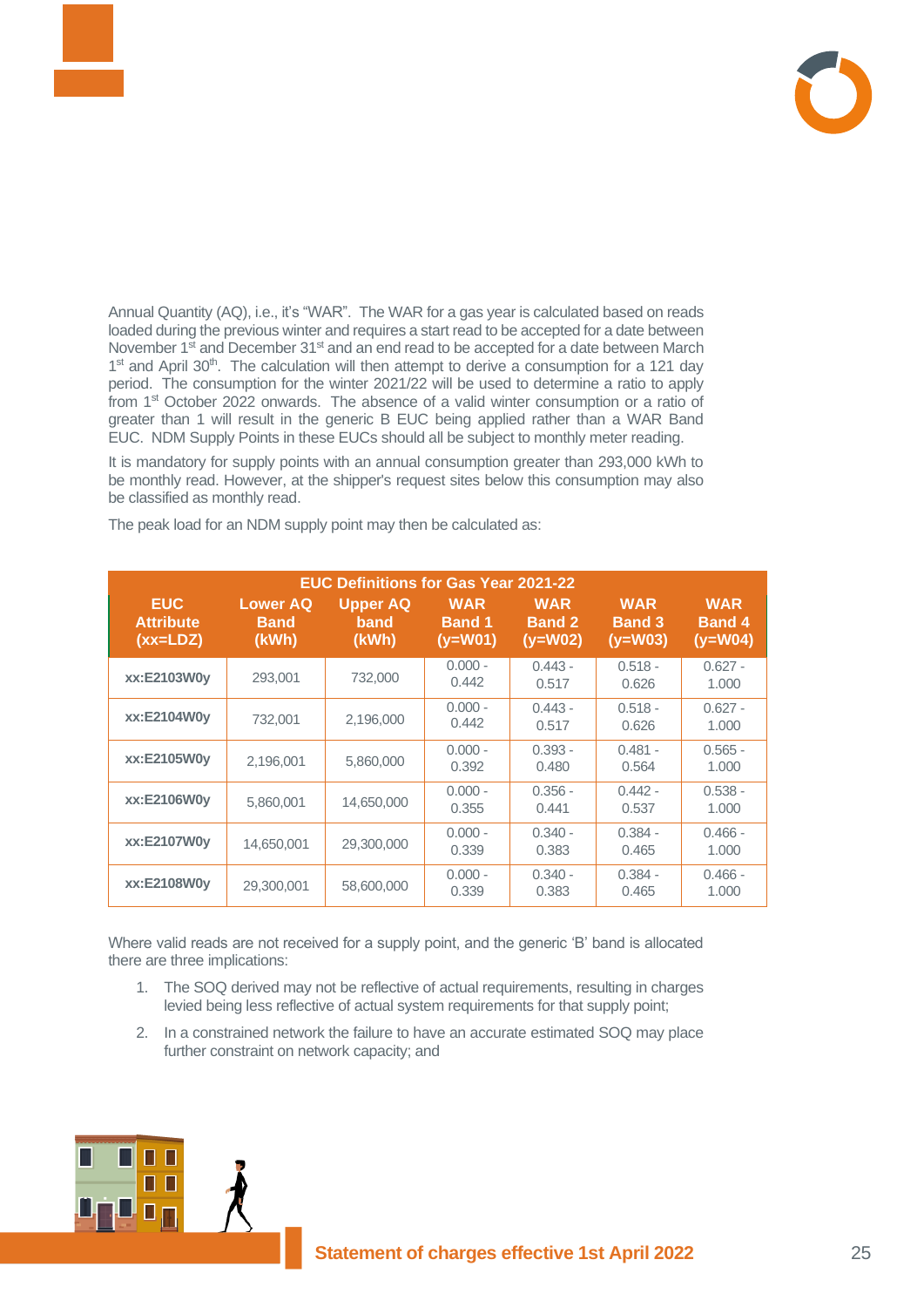



3. The gas allocated to the NDM supply point as part of daily balancing will be inappropriate, resulting in an impact on Unidentified Gas (UiG). The graph below demonstrates the variability in allocation which would arise between the 'B' band and any one of the alternative WAR bands:



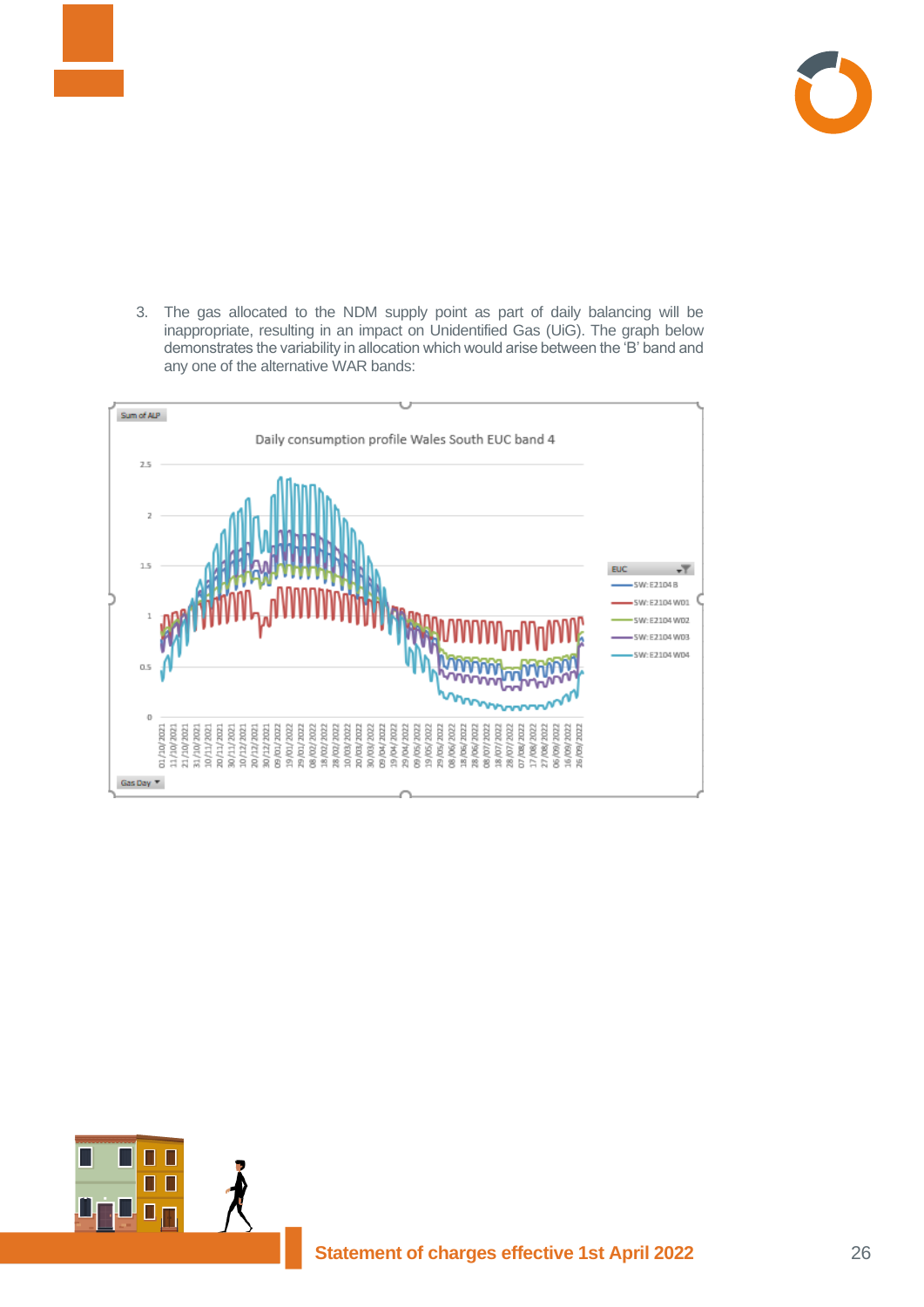

### **Example**

Using a supply point in Wales South LDZ with an annual consumption of 1,000,000 kWh per annum.

Assuming consumption December to March inclusive is 500,000 kWh.

Winter: annual ratio will therefore equal  $500,000 \div 1,000,000 = 0.5$ 

For a site with an annual consumption of 1,000,000 kWh, a ratio of 0.5 falls within winter: annual ratio band W02 and the site is thus within End User Category WS: E2104W02 where:

| WS:             | F <sub>21</sub>                                     | 04                                                        | W02                                                                                                                             |
|-----------------|-----------------------------------------------------|-----------------------------------------------------------|---------------------------------------------------------------------------------------------------------------------------------|
| South Wales LDZ | Load factor<br>effective for<br>charging year 22/23 | EUC band 04,<br>between<br>732,000kWh and<br>2,196,000kWh | WAR band 02, for<br>supply points with a<br>winter consumption<br>between 44.3% and<br>51.7% of their<br>annual<br>consumption. |

For a site in this category, the load factor is 44.8% and the peak daily load is therefore its SOQ will be:

$$
SOQ = \frac{AQ}{DAYS \; IN \; YEAR \; x \; LF}
$$

$$
SOQ = \frac{1,000,000}{365 \times 44.8\%} = 6,115.460 \ (3dp) = 6,115kWh \ (0dp)
$$

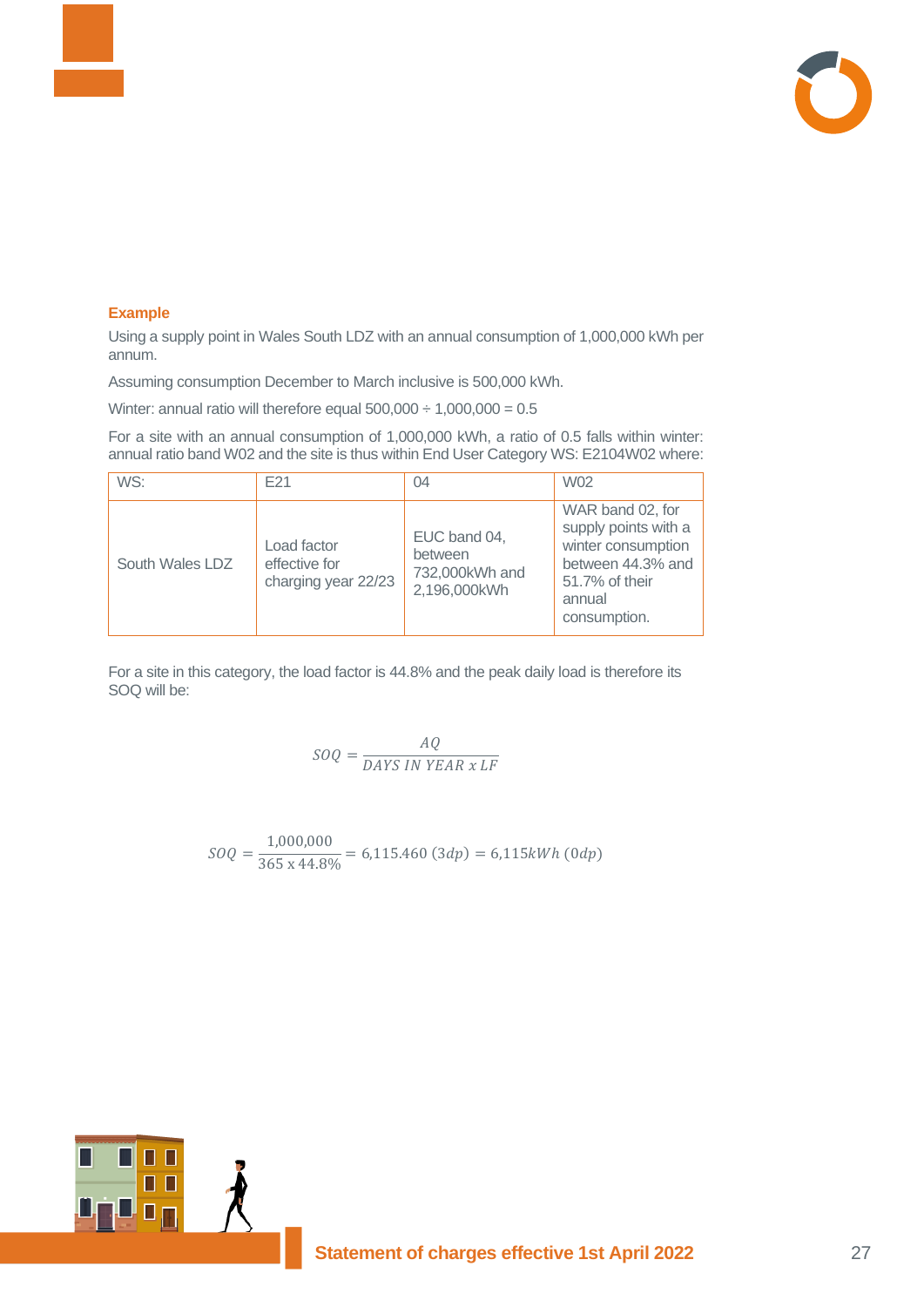



# **7.3. Load Factors for 2021/22**

Load factors are updated annually, effective on the 1<sup>st</sup> October. For charging purposes, the regulatory year charges are levied based on the prevailing Load Factor in the December prior to the charging year. Therefore, for charging purposes the load factors for 2021/22 gas year remain relevant:

| <b>South West</b> |       |            |            |            |            |            |            |            |            |
|-------------------|-------|------------|------------|------------|------------|------------|------------|------------|------------|
| <b>Band</b>       | B     | <b>BND</b> | <b>BNI</b> | <b>BPD</b> | <b>BPI</b> | <b>W01</b> | <b>W02</b> | <b>W03</b> | <b>W04</b> |
| E2101             |       | 0.295      | 0.312      | 0.320      | 0.311      |            |            |            |            |
| E2102             |       | 0.356      | 0.356      | 0.321      | 0.356      |            |            |            |            |
| E2103             | 0.376 |            |            |            |            | 0.618      | 0.452      | 0.335      | 0.233      |
| E2104             | 0.376 |            |            |            |            | 0.618      | 0.452      | 0.335      | 0.233      |
| E2105             | 0.433 |            |            |            |            | 0.650      | 0.511      | 0.378      | 0.267      |
| E2106             | 0.454 |            |            |            |            | 0.640      | 0.616      | 0.448      | 0.314      |
| E2107             | 0.610 |            |            |            |            | 0.678      | 0.718      | 0.574      | 0.381      |
| E2108             | 0.610 |            |            |            |            | 0.678      | 0.718      | 0.574      | 0.381      |
| E2109             | 0.650 |            |            |            |            |            |            |            |            |

| <b>Wales North</b> |       |            |            |            |            |            |            |            |            |
|--------------------|-------|------------|------------|------------|------------|------------|------------|------------|------------|
| <b>Band</b>        | в     | <b>BND</b> | <b>BNI</b> | <b>BPD</b> | <b>BPI</b> | <b>W01</b> | <b>W02</b> | <b>W03</b> | <b>W04</b> |
| E2101              |       | 0.305      | 0.326      | 0.356      | 0.326      |            |            |            |            |
| E2102              |       | 0.393      | 0.365      | 0.356      | 0.365      |            |            |            |            |
| E2103              | 0.374 |            |            |            |            | 0.597      | 0.474      | 0.346      | 0.236      |
| E2104              | 0.390 |            |            |            |            | 0.597      | 0.474      | 0.346      | 0.236      |
| E2105              | 0.424 |            |            |            |            | 0.608      | 0.499      | 0.387      | 0.250      |
| E2106              | 0.509 |            |            |            |            | 0.652      | 0.597      | 0.474      | 0.308      |
| E2107              | 0.637 |            |            |            |            | 0.700      | 0.722      | 0.605      | 0.397      |
| E2108              | 0.637 |            |            |            |            | 0.700      | 0.722      | 0.605      | 0.397      |
| E2109              | 0.665 |            |            |            |            |            |            |            |            |

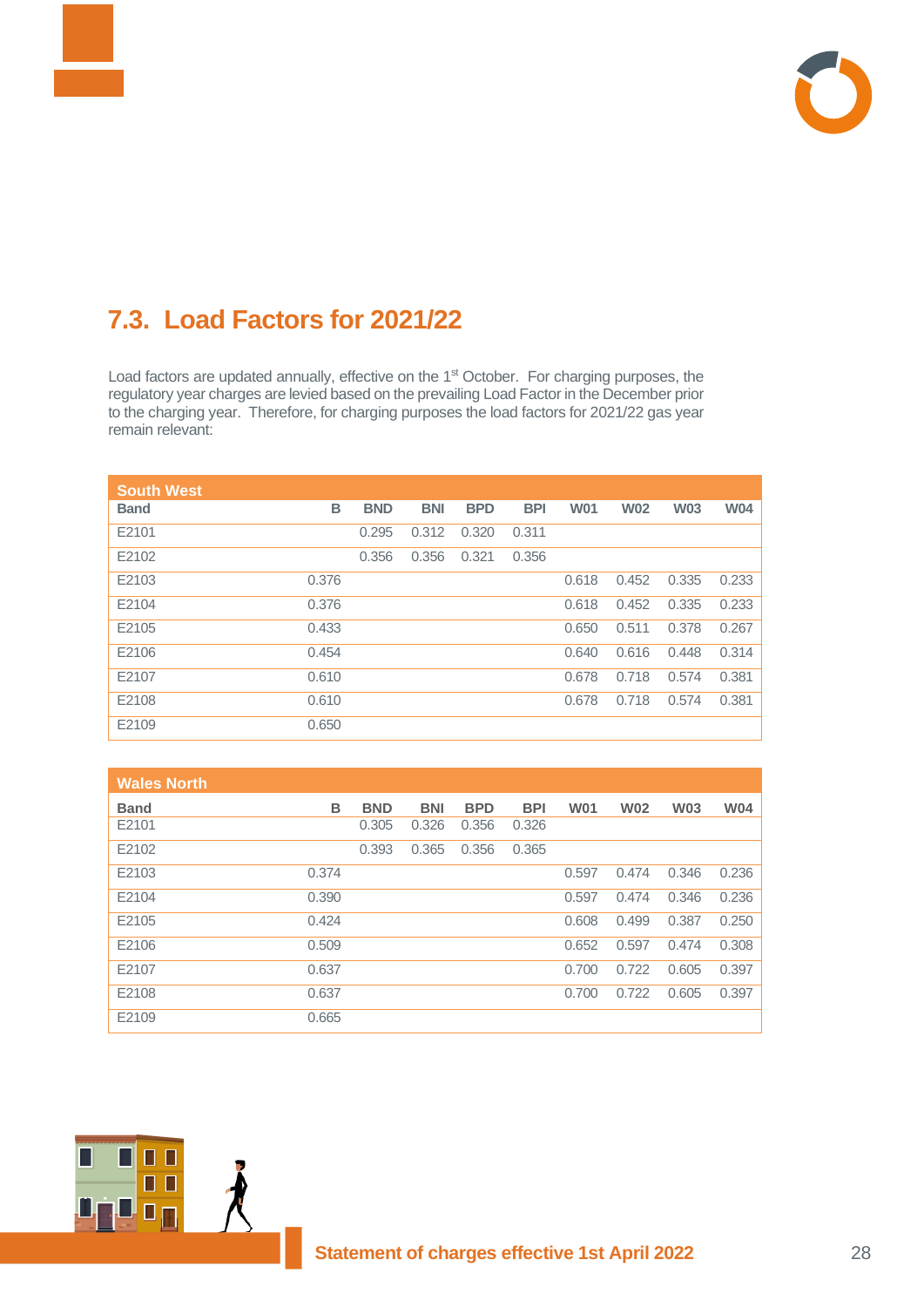

| <b>Wales South</b> |       |            |            |            |            |            |            |            |            |
|--------------------|-------|------------|------------|------------|------------|------------|------------|------------|------------|
| <b>Band</b>        | B     | <b>BND</b> | <b>BNI</b> | <b>BPD</b> | <b>BPI</b> | <b>W01</b> | <b>W02</b> | <b>W03</b> | <b>W04</b> |
| E2101              |       | 0.299      | 0.322      | 0.342      | 0.322      |            |            |            |            |
| E2102              |       | 0.358      | 0.361      | 0.342      | 0.361      |            |            |            |            |
| E2103              | 0.370 |            |            |            |            | 0.562      | 0.448      | 0.327      | 0.233      |
| E2104              | 0.357 |            |            |            |            | 0.562      | 0.448      | 0.327      | 0.233      |
| E2105              | 0.410 |            |            |            |            | 0.652      | 0.494      | 0.378      | 0.264      |
| E2106              | 0.436 |            |            |            |            | 0.641      | 0.619      | 0.437      | 0.313      |
| E2107              | 0.586 |            |            |            |            | 0.678      | 0.717      | 0.579      | 0.381      |
| E2108              | 0.586 |            |            |            |            | 0.678      | 0.717      | 0.579      | 0.381      |
| E2109              | 0.654 |            |            |            |            |            |            |            |            |

# **7.4. Application of the LDZ Charging Methodology**

Standard Special Condition A4 of the Gas Transporter (GT) Licence requires the licensee to establish a methodology showing the methods and principles on which transportation charges are based. The present charging methodology was introduced in 1994 and it has been modified from time to time in accordance with the GT Licence.

### **Objectives of the charging methodology**

The transportation charging methodology must comply with objectives set out in the Licence under Standard Special Condition A5 paragraph 5. These are that:

- Compliance with the charging methodology results in charges which reflect the costs incurred by the licensee in its transportation business, and as far as is consistent with this;
- Compliance with the charging methodology facilitates effective competition between gas shippers and between gas suppliers; and
- The charging methodology properly takes account of developments in the transportation business.

In addition to these Licence objectives Wales & West Utilities has its own objectives for the charging regime. These are that the distribution charging methodology should:

- Promote efficient use of the distribution system;
- Generate stable charges; and

П  $\blacksquare$ 

Be easy to understand and implement.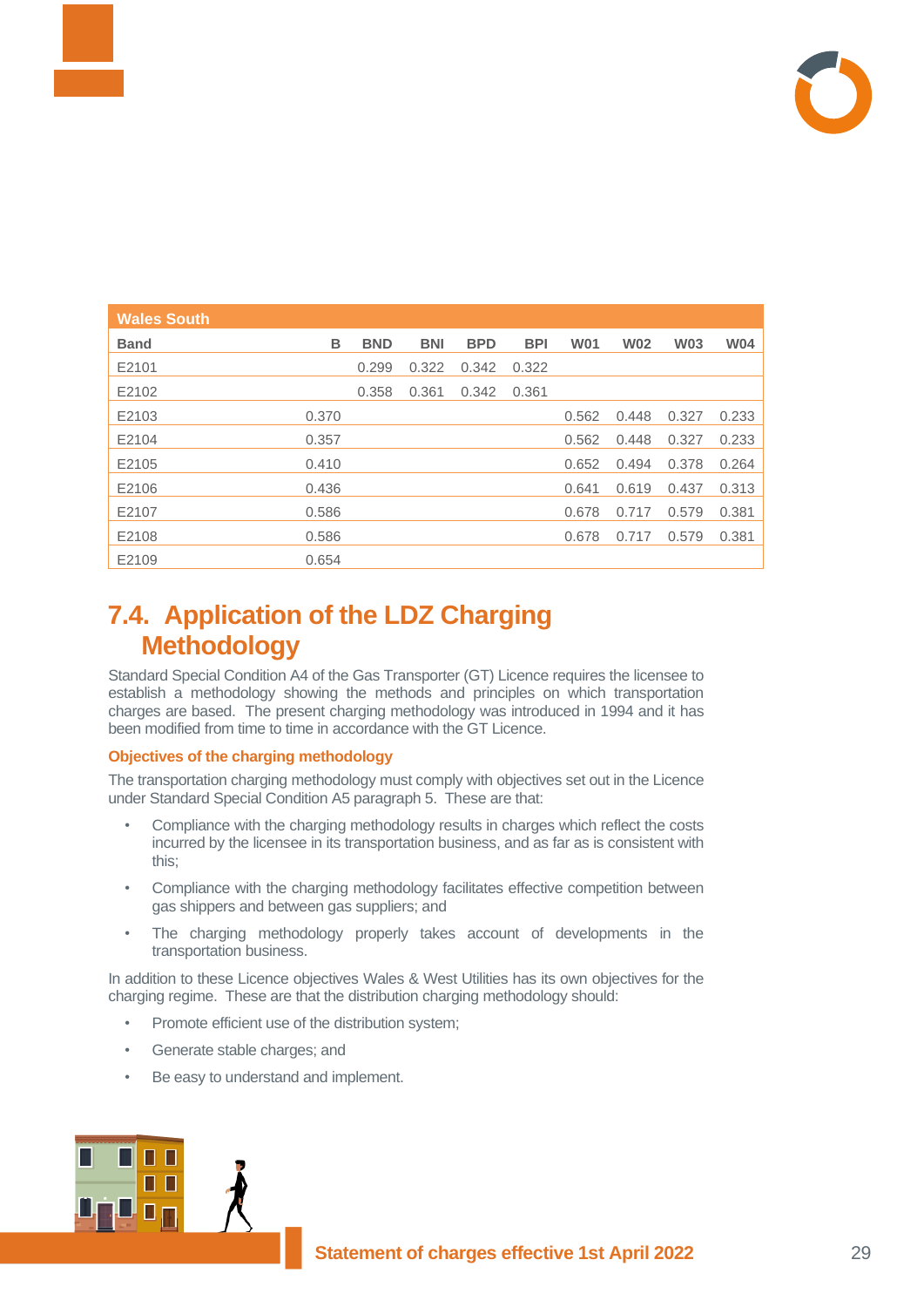

Before the Transporter makes any changes to the methodology it consults with the industry in accordance with Standard Special Condition A5 of the Licence. Ofgem has the right to veto any proposed changes to the methodology.

### **Structure of charges**

The structure of the Network's LDZ charges are split between system related activities and customer related activities.

Whilst total LDZ revenue is determined by the relevant price control, the share of this revenue to be recovered from the LDZ system charges and the LDZ customer charges respectively is based on the relative cost of each area of activity. The current split is shown in the table below. This split is being reviewed for appropriateness in using actual cost data from GD1.

| Year         | <b>System Related</b><br>(% ) | Customer Related Total (%)<br>(%) |       |  |  |
|--------------|-------------------------------|-----------------------------------|-------|--|--|
| 2012 onwards | 71.8                          | 28.2                              | 100.0 |  |  |

Having established the target revenue to be derived from each main category of charge, the next step is to structure the charges within each of these charge categories across the load bands such that they reasonably reflect the costs imposed on the system by different sizes of loads. The methodologies used to do this are described in the following sections.

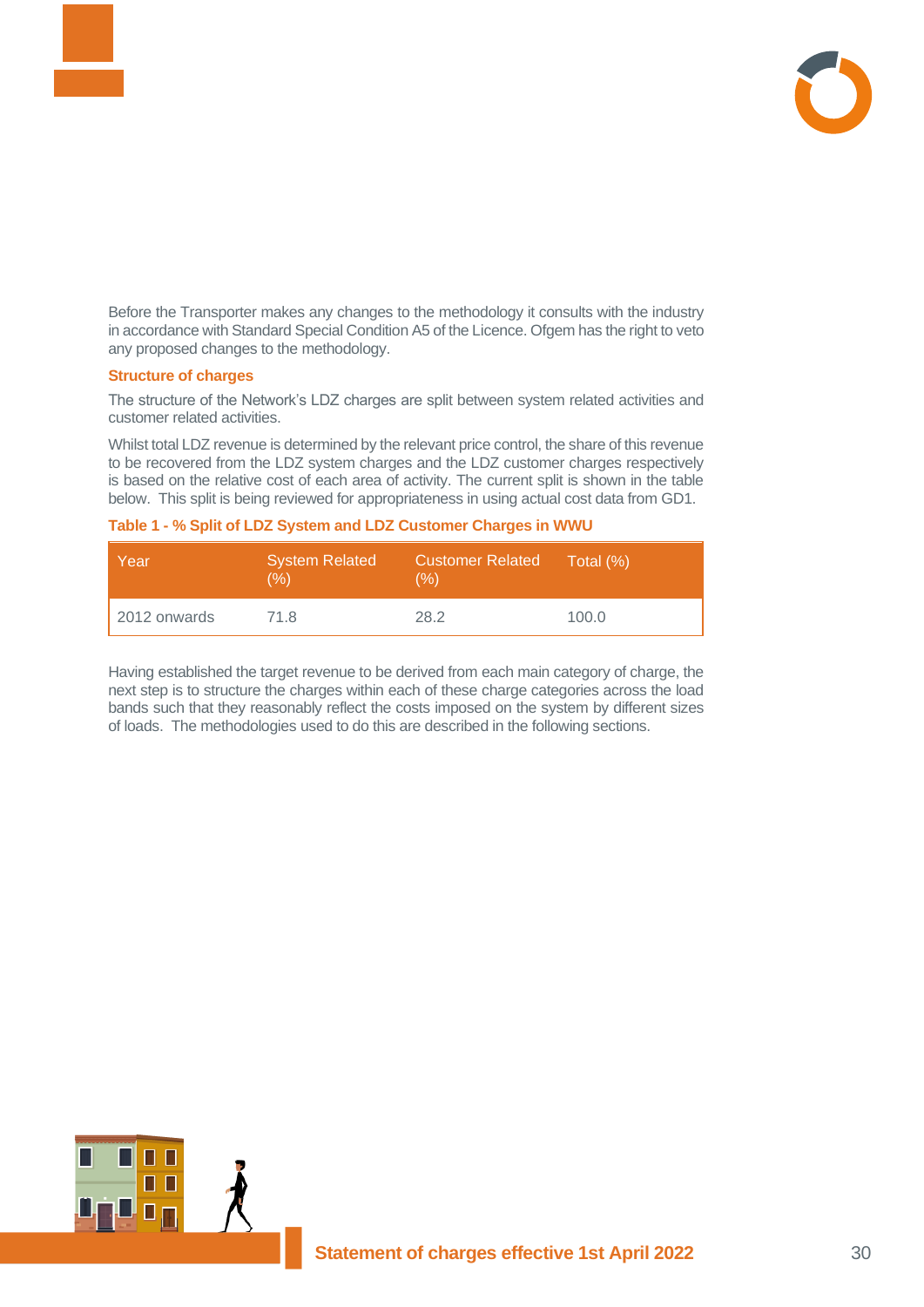

# **7.5. LDZ System Charges Methodology**

### **Introduction**

The LDZ system charges effective are based on the methodology fully described in consultation paper DNPC08 - Review of LDZ Transportation Charges. This methodology is based on an analysis of costs and system usage at a Gas Distribution Network level. The distribution networks contain a series of pipe networks split into four main pressure tiers:

### **Table 2 - Network Pressure Tiers**

| <b>Pressure Tier</b>               | <b>Operating Pressure</b> |
|------------------------------------|---------------------------|
| Local Transmission System (LTS)    | 7 - 38 bar                |
| Intermediate Pressure System (IPS) | $2 - 7$ bar               |
| Medium Pressure System (MPS)       | 75 mbar - 2 bar           |
| Low Pressure System (LPS)          | Below 75 mbar             |

Each Network has a similar proportion of LTS, MPS and LPS pipelines but some Networks contain less IPS pipelines. The Low Pressure System comprises a major part of the Network pipeline system. In order to provide a more cost reflective basis for charging, the LPS is subdivided on the basis of pipe diameter into eight sub-tiers:

- 1) >600mm
- 2) 450-600mm
- 3) 310-450mm
- 4) 250-310mm
- 5) 180-250mm
- 6) 125-180mm
- 7) 75-125mm
- 8) <=75mm

The principle underlying the Network charging methodology is that charges should reflect the average use of the network made by customers of a given size, rather than the actual use made by a particular customer. The latter methodology would be too complex to be a

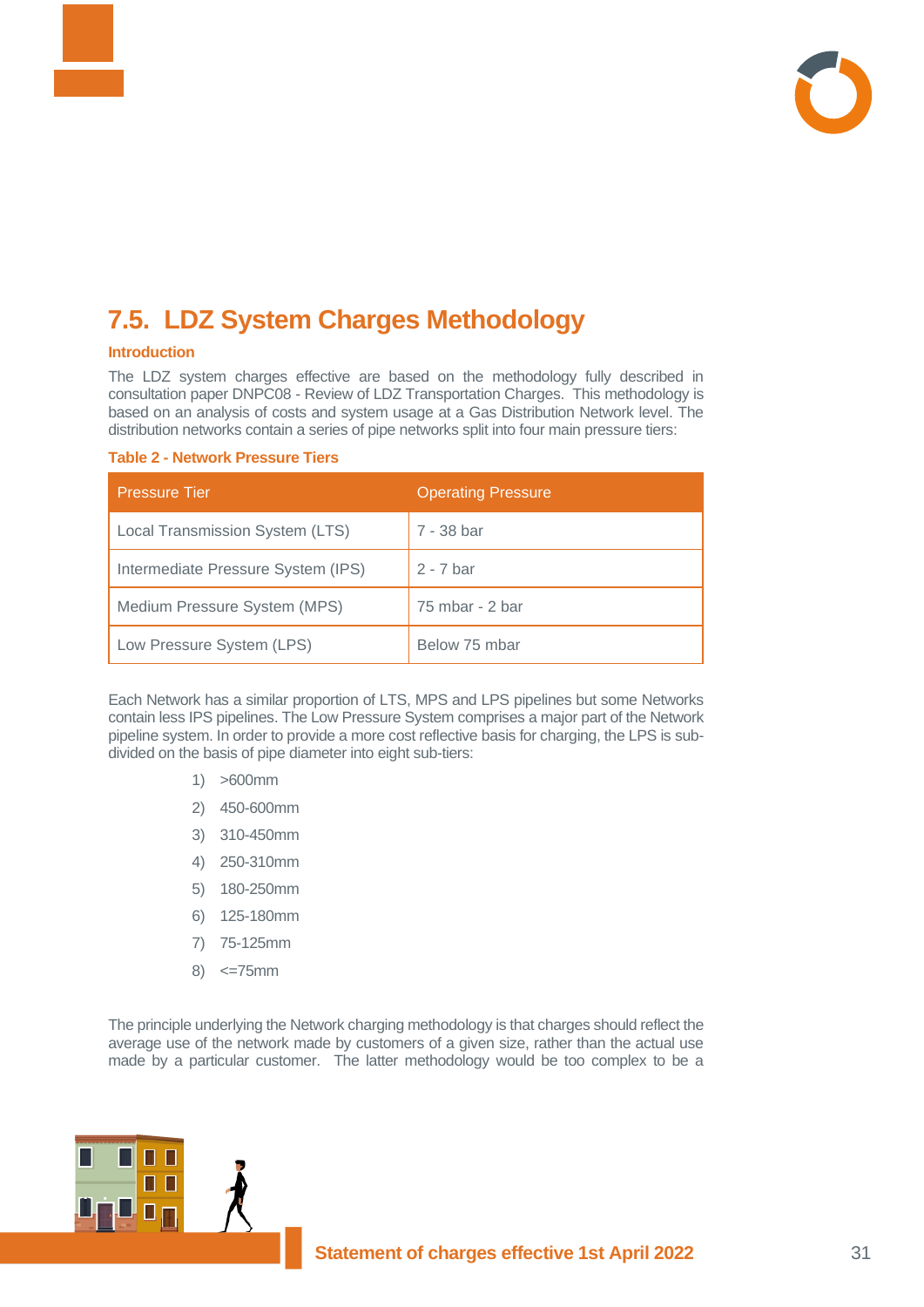

practical basis of charging. Analysis has shown that there is a good correlation between customer size and offtake tier. Large customers are typically supplied from higher-pressure tiers and small customers from lower pressure tiers. Such an approach avoids inconsistencies that may arise if neighbouring sites of similar size are connected to different pressure tiers.

### **Outline of Methodology**

The methodology calculates the average cost of utilisation for each of the main pressure tiers of the distribution system. Combining this with the probability of loads within a consumption band using that pressure tier generates a tier charge for an average load within that band. The summation of these tier charges gives the total charge for a load within the consumption band to use the distribution system. The methodology uses average costs rather than marginal costs to reflect the total costs of using the system. The detail below describes the derivation of the capacity charge function and is therefore based on peak daily flows. A similar calculation, based on annual flows, is carried out to determine the commodity charge function. The data used is that from the most recent review carried out in 2010.

### **Determination of Costs**

The costs relating to each pressure tier were derived from the DNPC08 analysis. These costs were split into capacity and commodity elements under DNPC08.

| <b>Pressure</b><br><b>Tier</b> | % Total | Cost (£m)    |                |  |  |  |  |
|--------------------------------|---------|--------------|----------------|--|--|--|--|
|                                |         | <b>Total</b> | Capacity (95%) |  |  |  |  |
| <b>LTS</b>                     | 13.0%   | 28.2         | 26.8           |  |  |  |  |
| <b>IPS</b>                     | 7.3%    | 16.0         | 15.2           |  |  |  |  |
| <b>MPS</b>                     | 15.3%   | 33.3         | 31.6           |  |  |  |  |
| <b>LPS</b>                     | 64.4%   | 140.4        | 133.4          |  |  |  |  |
| <b>TOTAL</b>                   | 100.0%  | 217.9        | 207.0          |  |  |  |  |

### **Table 3 - Determination of Tier Costs**

The split of LPS costs down to sub-tier level is based on year 2010 DNPC08 analysis.

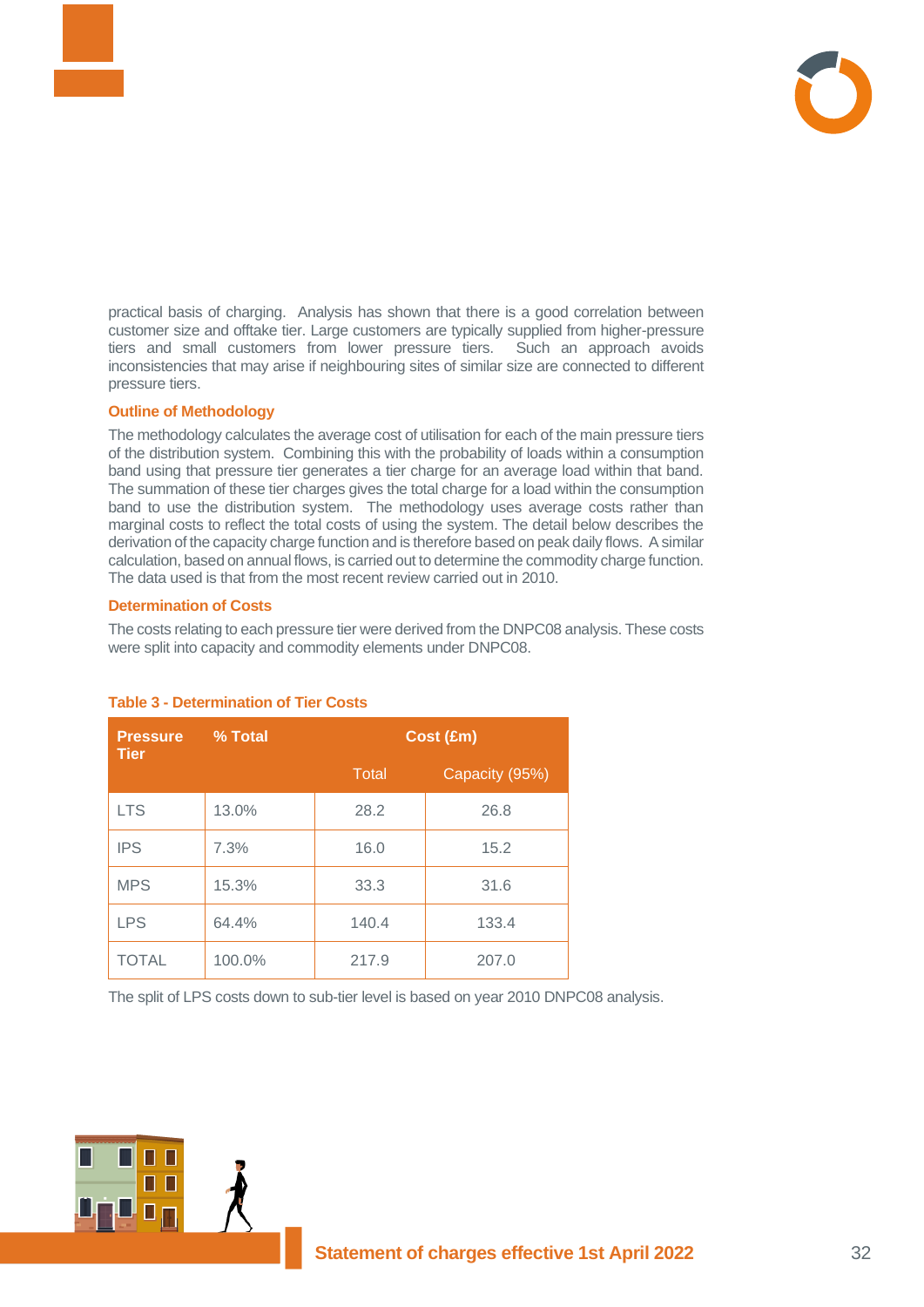

| <b>LPS Sub Tier</b><br>(Diameter Inches) |           | % Total Cost | Cost (£m) |                |  |  |  |
|------------------------------------------|-----------|--------------|-----------|----------------|--|--|--|
|                                          |           |              | Total     | Capacity (95%) |  |  |  |
| LP8                                      | >24       | 0.3%         | 0.4       | 0.4            |  |  |  |
| LP7                                      | 450>18-24 | 2.1%         | 2.9       | 2.8            |  |  |  |
| LP6                                      | $>12-18$  | 3.1%         | 4.3       | 4.1            |  |  |  |
| LP <sub>5</sub>                          | $10 - 12$ | 10.8%        | 15.2      | 14.5           |  |  |  |
| LP4                                      | $8 - 9$   | 19.1%        | 26.8      | 25.5           |  |  |  |
| LP <sub>3</sub>                          | $6 - 7$   | 15.3%        | 21.5      | 20.4           |  |  |  |

### **Table 4 - Determination of LPS Costs**

### **Probability of Pressure Tier / Sub Tier Usage**

The probability of a unit of gas, supplied to a customer of given size, having passed through the various pressure tiers / sub tiers within the distribution network is estimated. This estimation is based on the results from a survey of the pressure tier / sub tier at which individual supply points are attached to the pipeline system in conjunction with the results of network analysis.

The calculations carried out under DNPC08 were based upon a 95:05 Capacity: Commodity split of LDZ System revenue. The LDZ System Capacity charges are scaled such that 95% of the target revenue will be recovered by the LDZ System Capacity charges and 5% will be recovered from the LDZ System Commodity charges. DNPC08 gives full details of the charging methodology revision.

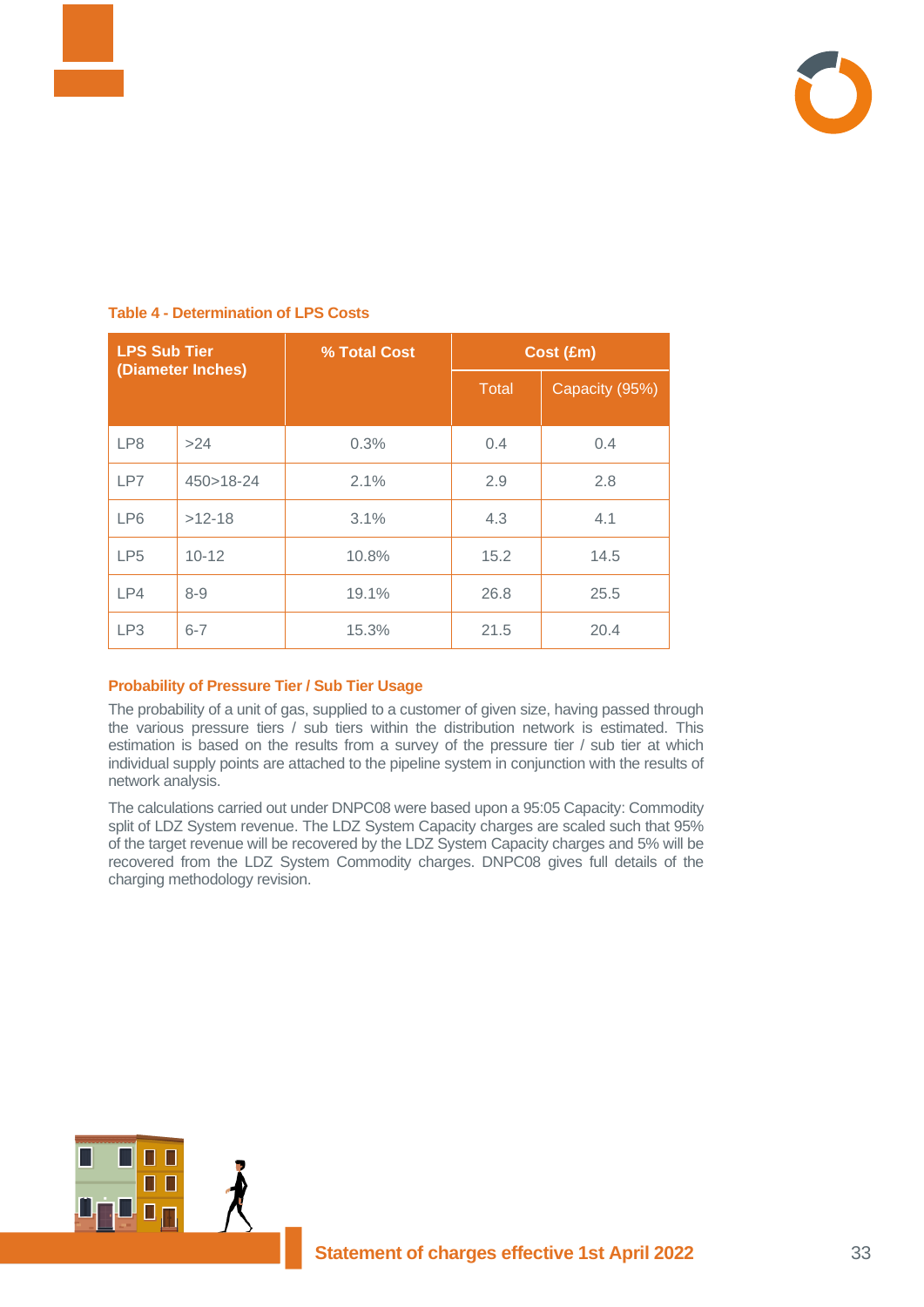

| <b>Consumption</b> |            | <b>Network Tiers</b> |            |                 | <b>LPS Sub Tiers</b> |                 |                                           |          |                 |                 |                 |
|--------------------|------------|----------------------|------------|-----------------|----------------------|-----------------|-------------------------------------------|----------|-----------------|-----------------|-----------------|
| <b>Band (MWh)</b>  | <b>LTS</b> | <b>IPS</b>           | <b>MPS</b> | LP <sub>8</sub> | LP7                  | LP <sub>6</sub> | LP <sub>5</sub>                           | LP4      | LP <sub>3</sub> | LP <sub>2</sub> | LP <sub>1</sub> |
| $0 - 73.2$         | 92.88%     | 55.49%               | 71.07%     | 1.84%           | 8.69%                |                 | 21.22% 53.07% 67.89%                      |          | 78.07% 63.96%   |                 | 18.33%          |
| $73.2 - 146.5$     | 92.90%     | 55.28%               | 71.96%     | 2.30%           |                      |                 | 10.67% 24.42% 51.54% 58.83% 62.87% 47.64% |          |                 |                 | 13.67%          |
| $146.5 - 293$      | 92.92%     | 55.07%               | 72.62%     | 2.28%           |                      |                 | 10.43% 23.15% 50.10% 58.25% 61.82% 46.59% |          |                 |                 | 15.61%          |
| $293 - 439$        | 92.94%     | 54.92%               | 73.25%     | 2.11%           | 8.96%                |                 | 20.96% 48.54% 59.35% 63.86% 48.94%        |          |                 |                 | 15.33%          |
| $439 - 586$        | 92.93%     | 54.97%               | 73.25%     | 2.19%           | $9.33\%$             |                 | 20.77% 47.87% 59.38% 61.50% 47.93%        |          |                 |                 | 10.55%          |
| $586 - 732$        | 92.93%     | 55.02%               | 73.29%     | 2.95%           |                      |                 | 10.57% 21.51% 47.26% 54.10% 57.84% 44.31% |          |                 |                 | 9.24%           |
| 732 - 2,931        | 92.94%     | 54.87%               | 74.17%     | $2.22\%$        | 8.81%                |                 | 19.16% 45.53% 53.99%                      |          | 57.34% 42.22%   |                 | 5.47%           |
| 2,931 - 14,654     | 92.83%     | 55.69%               | 75.97%     | 1.00%           | 4.72%                |                 | 12.10% 33.70% 39.09% 34.19%               |          |                 | 13.85%          | 0.57%           |
| 14,654 - 58,614    | 92.59%     | 57.69%               | 75.98%     | 0.69%           | 3.24%                | 8.28%           | 14.04% 15.33%                             |          | 6.03%           | 4.79%           | 0.00%           |
| 58,614 - 293,071   | 93.06%     | 54.58%               | 54.98%     | 0.27%           | 1.31%                | 3.37%           | 4.84%                                     | 4.30%    | 3.31%           | 3.52%           | 0.00%           |
| >293.071           | 96.88%     | 25.42%               | 0.01%      | $0.00\%$        | $0.00\%$             | $0.00\%$        | $0.00\%$                                  | $0.00\%$ | $0.00\%$        | $0.00\%$        | 0.00%           |

### **Table 5 - System Usage Probability Matrix**

Table 5 shows that for example: the 0-73.2MWh consumption band 92.88% total peak offtake goes through the LTS, 55.49% through the IPS and 71.07% though the MPS.

### **Pressure Tier / Sub Tier Usage Volumes**

The application of usage probabilities to the network peak day offtake volumes provides an estimate of the extent to which the different load bands make use of capacity across the pressure tiers.

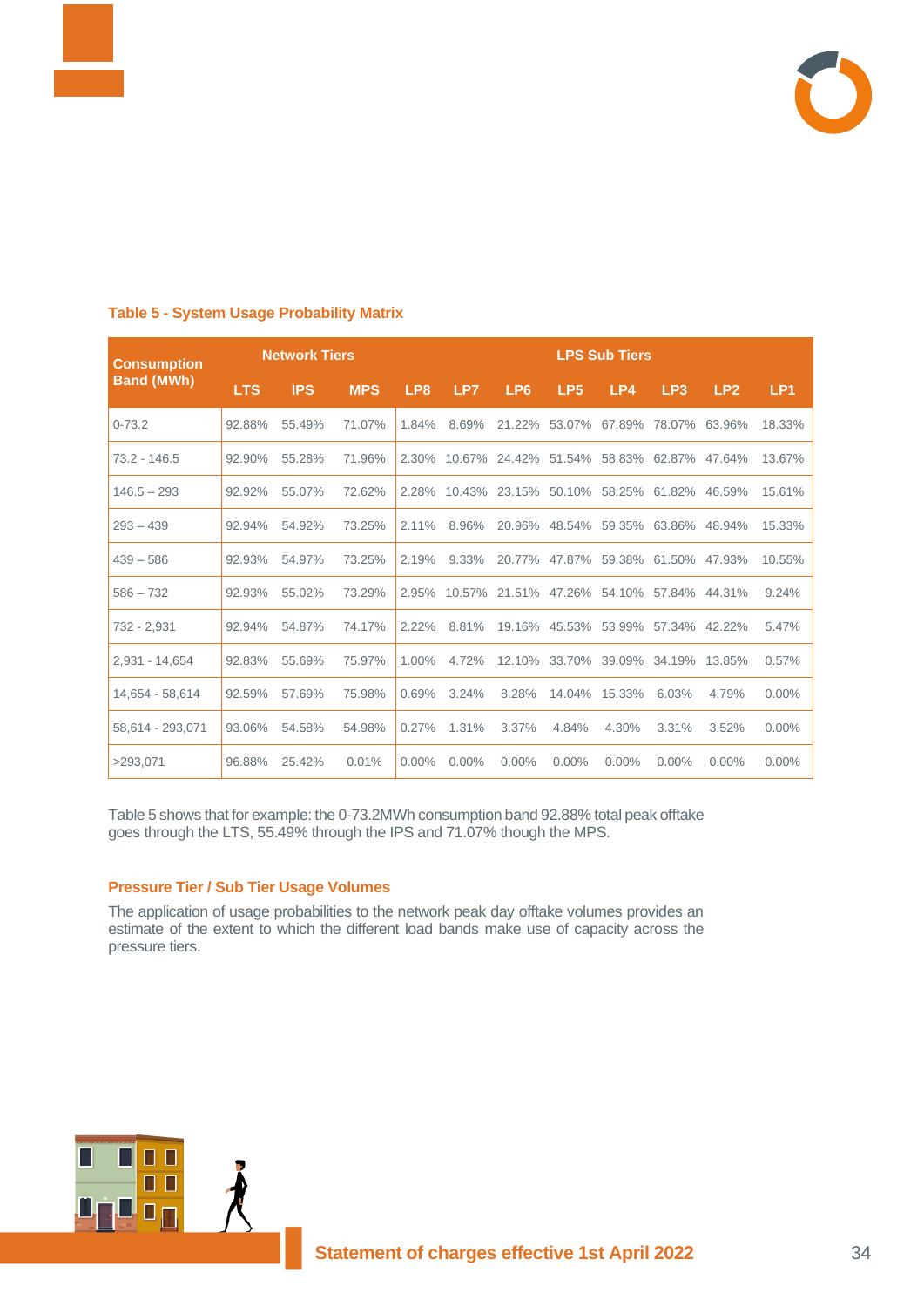



| <b>Network Tiers</b>                    |            |            |            |                 |      |                 | <b>LPS Sub Tiers</b> |       |                 |       |                 |
|-----------------------------------------|------------|------------|------------|-----------------|------|-----------------|----------------------|-------|-----------------|-------|-----------------|
| <b>Consumption</b><br><b>Band (MWh)</b> | <b>LTS</b> | <b>IPS</b> | <b>MPS</b> | LP <sub>8</sub> | LP7  | LP <sub>6</sub> | LP <sub>5</sub>      | LP4   | LP <sub>3</sub> | LP2   | LP <sub>1</sub> |
| $0 - 73.2$                              | 297.9      | 178.0      | 227.9      | 5.9             | 27.9 | 68.1            | 170.2                | 217.7 | 250.4           | 205.1 | 58.8            |
| $73.2 - 146.5$                          | 13.3       | 7.9        | 10.3       | 0.3             | 1.5  | 3.5             | 7.4                  | 8.4   | 9.0             | 6.8   | 2.0             |
| $146.5 - 293$                           | 13.0       | 7.7        | 10.1       | 0.3             | 1.5  | 3.2             | 7.0                  | 8.1   | 8.6             | 6.5   | 2.2             |
| 293 - 439                               | 8.1        | 4.8        | 6.4        | 0.2             | 0.8  | 1.8             | 4.2                  | 5.2   | 5.6             | 4.3   | 1.3             |
| 439 - 586                               | 6.3        | 3.7        | 5.0        | 0.1             | 0.6  | 1.4             | 3.2                  | 4.0   | 4.2             | 3.2   | 0.7             |
| 586 - 732                               | 5.0        | 2.9        | 3.9        | 0.2             | 0.6  | 1.1             | 2.5                  | 2.9   | 3.0             | 2.3   | 0.5             |
| 732 - 2,931                             | 28.8       | 17.0       | 23.0       | 0.7             | 2.7  | 5.9             | 14.1                 | 16.8  | 17.8            | 13.1  | 1.7             |
| 2.931 - 14.654                          | 25.2       | 15.1       | 20.6       | 0.3             | 1.3  | 3.3             | 9.2                  | 10.6  | 9.3             | 3.8   | 0.2             |
| 14.654 - 58.614                         | 25.4       | 15.9       | 20.9       | 0.2             | 0.9  | 2.3             | 3.9                  | 4.2   | 1.7             | 1.3   | 0.0             |
| 58,614 - 293,071                        | 32.6       | 19.1       | 19.3       | 0.1             | 0.5  | 1.2             | 1.7                  | 1.5   | 1.2             | 1.2   | 0.0             |
| >293,071                                | 57.6       | 15.1       | 0.0        | 0.0             | 0.0  | 0.0             | 0.0                  | 0.0   | 0.0             | 0.0   | 0.0             |
| Total                                   | 513.2      | 287.2      | 347.4      | 8.3             | 38.2 | 91.8            | 223.4                | 279.4 | 310.7           | 247.7 | 67.3            |

### **Table 6 - Peak Daily Capacity Utilisation (GWh)**

### **Cost per Unit of Capacity Utilised**

The cost of providing capacity utilised on the peak day within each pressure tier / sub tier per unit of capacity is calculated by the division of capacity related costs by the volume of capacity utilised. In these calculations the LPS is not treated as a single entity but rather as individual sub tiers.

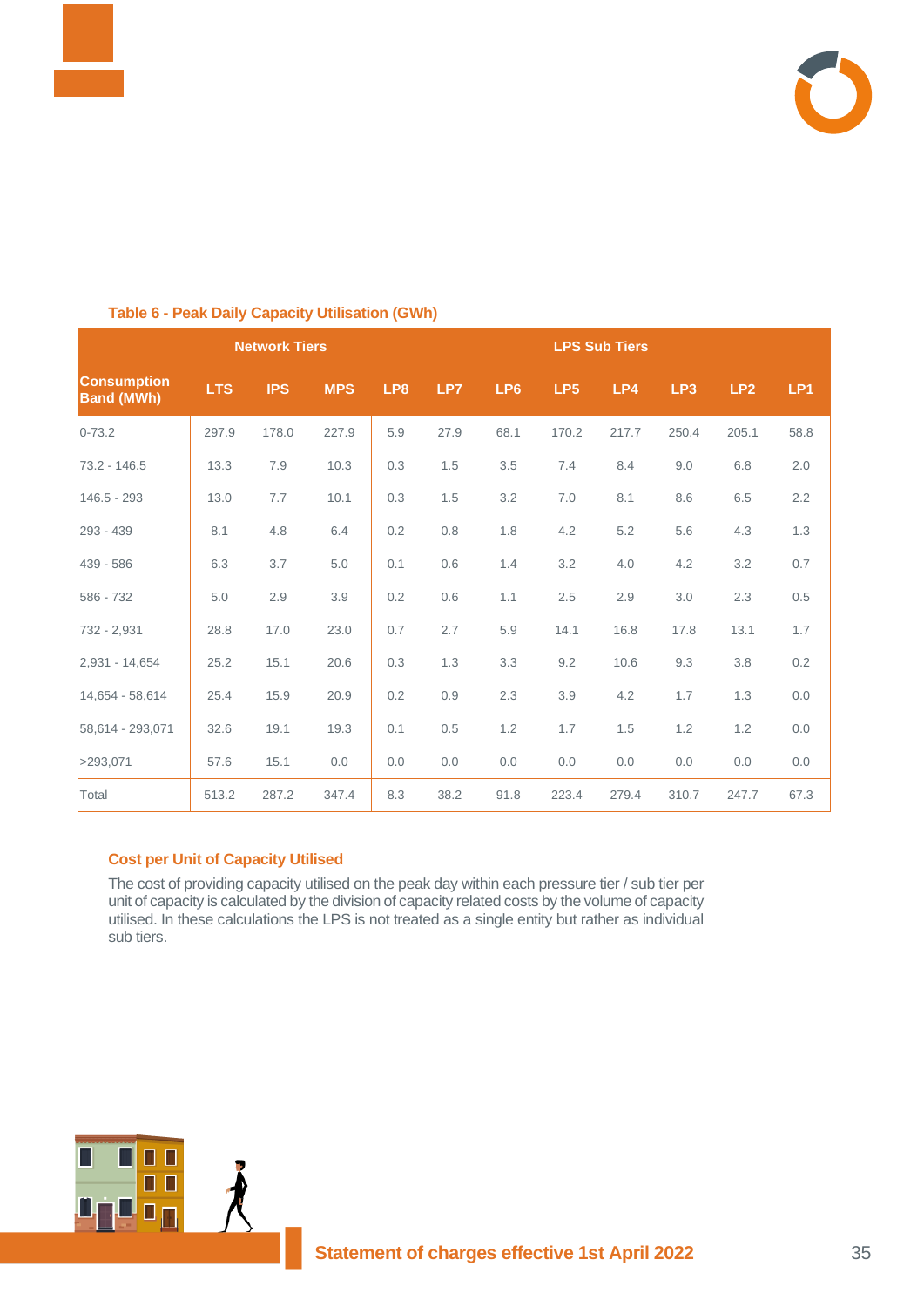

|                                |            | <b>Network Tiers</b> |            |                 | <b>LPS Sub Tiers</b> |                 |                 |        |                 |                 |                 |
|--------------------------------|------------|----------------------|------------|-----------------|----------------------|-----------------|-----------------|--------|-----------------|-----------------|-----------------|
|                                | <b>LTS</b> | <b>IPS</b>           | <b>MPS</b> | LP <sub>8</sub> | LP7                  | LP <sub>6</sub> | LP <sub>5</sub> | LP4    | LP <sub>3</sub> | LP <sub>2</sub> | LP <sub>1</sub> |
| Capacity Cost (£m)             | 26.8       | 15.2                 | 31.6       | 0.4             | 2.8                  | 4.1             | 14.5            | 25.5   | 20.4            | 36.8            | 28.9            |
| Capacity Utilised (PD<br>GWhs) | 513.2      | 287.2                | 347.4      | 8.3             | 38.2                 | 91.8            | 223.4           | 279.4  | 310.7           | 247.7           | 67.3            |
| Unit Cost (p /<br>pdkWh/year)  | 0.0143     | 0.0145               | 0.0249     | 0.0113          | 0.0199               | 0.0122          | 0.0177          | 0.0250 | 0.0180          | 0.0407          | 0.1178          |

### **Table 7 - Cost per Unit of Capacity Utilised**

### **Average Cost of Utilisation**

The costs calculated in the following table represent the cost per unit of capacity utilised within each pressure tier / sub tier. Charging however is based on the average expected use made of each tier of the pipeline system. The average cost, for customers in each load band, of utilising a particular pressure tier / sub tier, is calculated by multiplying the unit cost of utilising the tier by the probability that the tier is utilised by customers in the load band. This is illustrated below for the MPS.

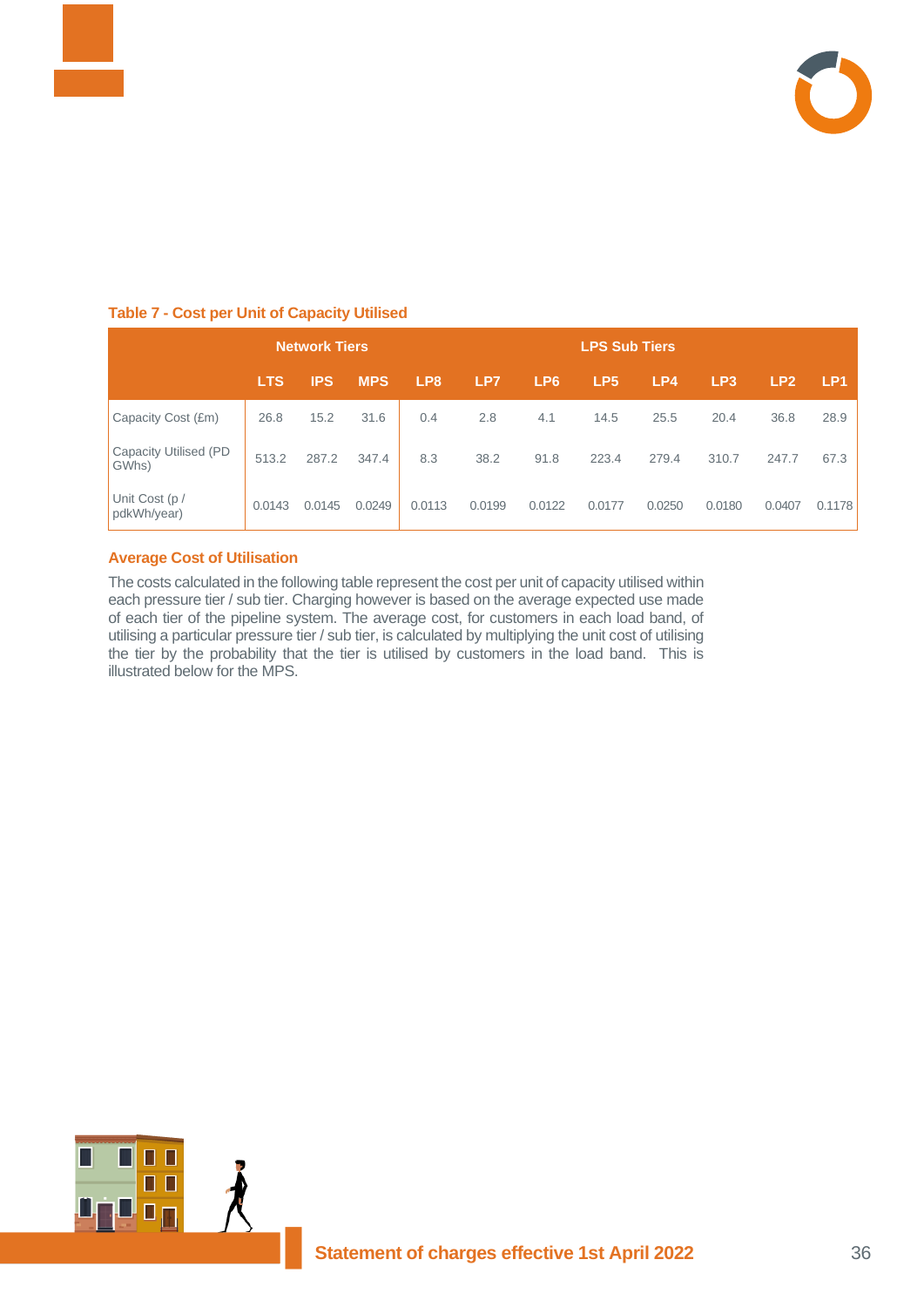

| <b>Consumption Band Utilisation Cost</b><br>(MWh) |        | <b>Probability of Use</b><br>% | <b>Average Cost</b> |
|---------------------------------------------------|--------|--------------------------------|---------------------|
| $0 - 73.2$                                        | 0.0249 | 71.07%                         | 0.0177              |
| $73.2 - 146.5$                                    | 0.0249 | 71.96%                         | 0.0179              |
| $146.5 - 293$                                     | 0.0249 | 72.62%                         | 0.0181              |
| $293 - 439$                                       | 0.0249 | 73.25%                         | 0.0183              |
| $439 - 586$                                       | 0.0249 | 73.25%                         | 0.0183              |
| 586 - 732                                         | 0.0249 | 73.29%                         | 0.0183              |
| 732 - 2,931                                       | 0.0249 | 74.17%                         | 0.0185              |
| 2,931 - 14,654                                    | 0.0249 | 75.97%                         | 0.0189              |
| 14,654 - 58,614                                   | 0.0249 | 75.98%                         | 0.0189              |
| 58,614 - 293,071                                  | 0.0249 | 54.98%                         | 0.0137              |
| >293,071                                          | 0.0249 | 0.01%                          | 0.0000              |

### **Table 8 - Example - Average Cost (p / pd kWh / year) of Utilisation of MPS by Load Band**

The table 'Average Cost of Network Utilisation by Consumption Band' summarises the average cost, by consumption band, of using the complete network system.

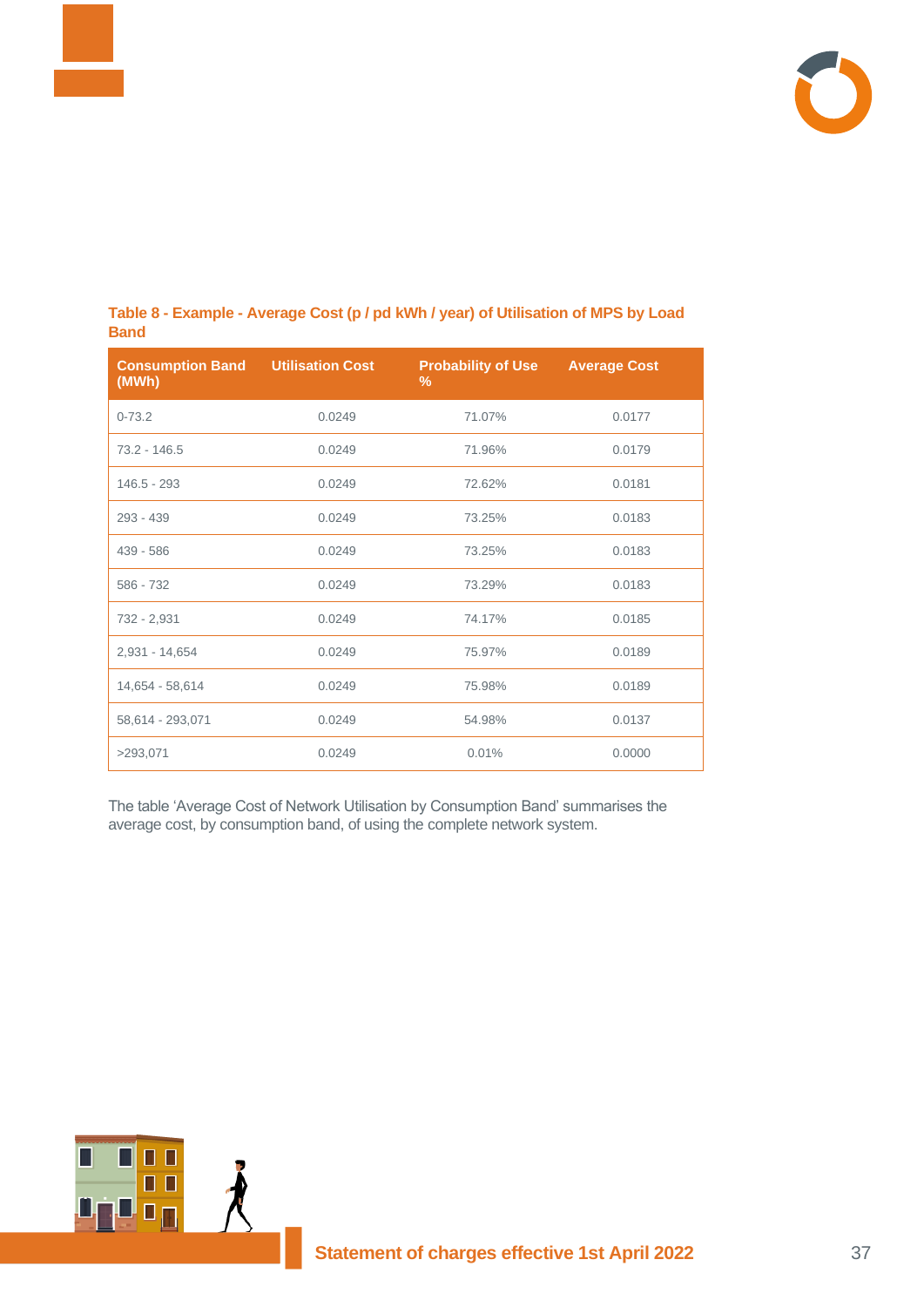

| <b>Consumption</b> |            |            |            |                 | Pence / peak day kWh / Annum |                 |                 |        |                 |                 |                 |              |
|--------------------|------------|------------|------------|-----------------|------------------------------|-----------------|-----------------|--------|-----------------|-----------------|-----------------|--------------|
| <b>Band (MWh)</b>  | <b>LTS</b> | <b>IPS</b> | <b>MPS</b> | LP <sub>8</sub> | LP7                          | LP <sub>6</sub> | LP <sub>5</sub> | LP4    | LP <sub>3</sub> | LP <sub>2</sub> | LP <sub>1</sub> | <b>Total</b> |
| $0 - 73.2$         | 0.0133     | 0.0080     | 0.0177     | 0.0002          | 0.0017                       | 0.0026          | 0.0094          | 0.0170 | 0.0141          | 0.0261          | 0.0216          | 0.1317       |
| $73.2 - 146.5$     | 0.0133     | 0.0080     | 0.0179     | 0.0003          | 0.0021                       | 0.0030          | 0.0091          | 0.0147 | 0.0113          | 0.0194          | 0.0161          | 0.1153       |
| $146.5 - 293$      | 0.0133     | 0.0080     | 0.0181     | 0.0003          | 0.0021                       | 0.0028          | 0.0089          | 0.0146 | 0.0111          | 0.0190          | 0.0184          | 0.1165       |
| $293 - 439$        | 0.0133     | 0.0080     | 0.0183     | 0.0002          | 0.0018                       | 0.0026          | 0.0086          | 0.0148 | 0.0115          | 0.0199          | 0.0181          | 0.1171       |
| $439 - 586$        | 0.0133     | 0.0080     | 0.0183     | 0.0002          | 0.0019                       | 0.0025          | 0.0085          | 0.0148 | 0.0111          | 0.0195          | 0.0124          | 0.1106       |
| $586 - 732$        | 0.0133     | 0.0080     | 0.0183     | 0.0003          | 0.0021                       | 0.0026          | 0.0084          | 0.0135 | 0.0104          | 0.0181          | 0.0109          | 0.1059       |
| 732 - 2,931        | 0.0133     | 0.0079     | 0.0185     | 0.0003          | 0.0018                       | 0.0023          | 0.0081          | 0.0135 | 0.0103          | 0.0172          | 0.0064          | 0.0997       |
| 2,931 - 14,654     | 0.0133     | 0.0081     | 0.0189     | 0.0001          | 0.0009                       | 0.0015          | 0.0060          | 0.0098 | 0.0062          | 0.0056          | 0.0007          | 0.0711       |
| 14.654 - 58.614    | 0.0133     | 0.0084     | 0.0189     | 0.0001          | 0.0006                       | 0.0010          | 0.0025          | 0.0038 | 0.0011          | 0.0020          | 0.0000          | 0.0517       |
| 58.614<br>293,071  | 0.0133     | 0.0079     | 0.0137     | 0.0000          | 0.0003                       | 0.0004          | 0.0009          | 0.0011 | 0.0006          | 0.0014          | 0.0000          | 0.0396       |
| >293.071           | 0.0133     | 0.0037     | 0.0000     | 0.0000          | 0.0000                       | 0.0000          | 0.0000          | 0.0000 | 0.0000          | 0.0000          | 0.0000          | 0.0176       |

### **Table 9 - Average Cost of Network Utilisation by Consumption Band**

### **Setting the Charging Functions**

п П

 $\square$ 

To provide a workable basis for charging individual customers of differing sizes the total average costs of utilising each tier of the distribution network are plotted. For the capacity charges for directly connected supply points and CSEPs these costs are the total costs detailed above. Functions are fitted to the data points such that the error term is minimised. The functions found to best fit the underlying average cost data are in the form of a power of the peak daily load (SOQ) with straight-line elements for the domestic (<73.2 MWh / annum) consumption band and the small I&C consumption band (73.2 to 732 MWh / annum). These functions must then be scaled so that when applied to all supply points connected to the distribution network, they are expected to generate the desired target revenue. As is the case for capacity charges, the functions used for commodity charges are the same for CSEPs and directly connected supply points.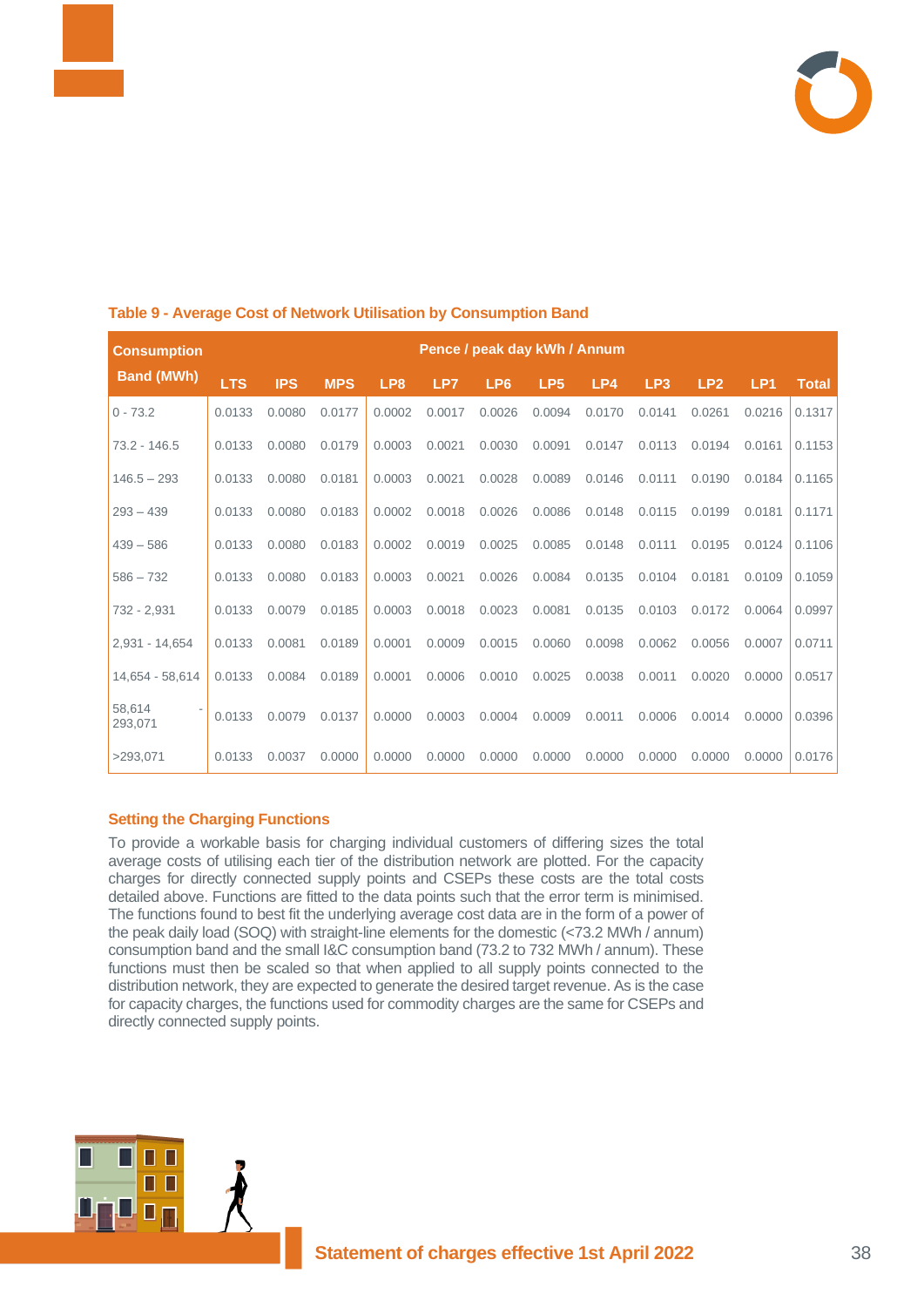

# **7.6. LDZ Customer and Other Charges Methodology**

Customer charges reflect supply point costs, namely costs relating to service pipes and emergency work relating to supply points.

### **Customer Charge Methodology**

The customer charge methodology is based on an analysis of the extent to which service pipe and emergency service costs vary with supply point size. This analysis is used to determine the allocation of the recovery of the target revenue (based on Table - Network Cost Breakdown) from supply points grouped in broad load bands. This is described in more detail below.

- 1) Using ABC cost analysis, the customer cost pool is sub-divided into the following cost pools: service pipes; or emergency works.
- 2) Each cost pool is then divided among a number of consumption bands based on weighted consumer numbers by consumption band. The consumption bands are based on the annual quantity of gas consumed. The weightings are derived from an analysis of how the costs of providing each of the services listed in 1. above vary with consumption size.
- 3) For each cost pool, an average cost per consumer is then calculated for each consumption band by dividing by the number of consumers in that consumption band.
- 4) A total average cost per consumer is then calculated for each consumption band by adding the unit costs of each service that is service pipes and emergency work.
- 5) Finally, using regression analysis, functions are developed that best fit the relationship between consumption size and total average cost per consumer.

Charges for supply points consuming below 73.2mWh (mainly domestic) consist of just a capacity related charge. Charges for smaller supply points (mainly industrial and commercial), consuming between 73.2 and 732.0 mWh per annum, are based on a capacityrelated charge and a fixed charge which varies with meter-reading frequency. Charges for larger I&C supply points are based on a function that varies with supply point capacity.

### **Charging for Connected Systems (CSEPs)**

г П

The standard customer charge is not levied in respect of supply points within CSEPs. However, a CSEP administration charge is levied to reflect the administration costs related to servicing these loads. The methodology for setting this charge was established in 1996 and is based on the same methodology described below for setting Other Charges.